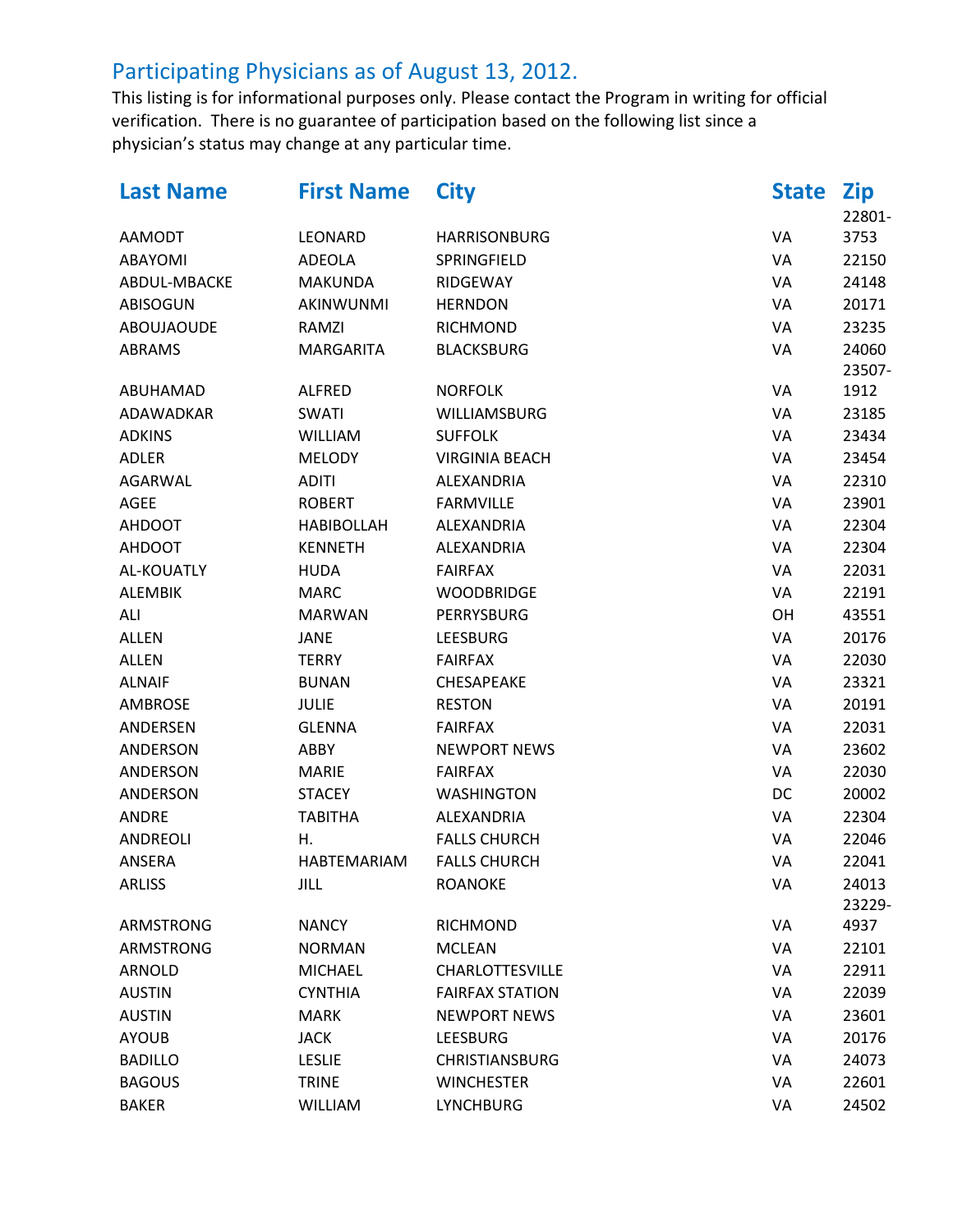| <b>BALL</b>            | <b>THOMAS</b>   | <b>FRONT ROYAL</b>     | VA | 22630  |
|------------------------|-----------------|------------------------|----|--------|
| <b>BANNON</b>          | <b>PATRICIA</b> | <b>MCLEAN</b>          | VA | 22101  |
| <b>BANULIS</b>         | AMY             | <b>ARLINGTON</b>       | VA | 22207  |
| <b>BARNES</b>          | <b>EVERETT</b>  | <b>RICHMOND</b>        | VA | 23242  |
| <b>BARRETT</b>         | <b>DIANE</b>    | <b>STERLING</b>        | VA | 20166  |
| <b>BARRON</b>          | <b>JENNIFER</b> | <b>FRONT ROYAL</b>     | VA | 22630  |
| <b>BASCO</b>           | <b>THOMAS</b>   | <b>HAMPTON</b>         | VA | 23666  |
| <b>BASS</b>            | <b>LAWRENCE</b> | <b>CHESAPEAKE</b>      | VA | 23320  |
| <b>BEAVER</b>          | <b>LENWORTH</b> | DANVILLE               | VA | 24541  |
| <b>BEISECKER-LEVIN</b> | <b>KAITLYN</b>  | <b>CHARLOTTESVILLE</b> | VA | 22901  |
| <b>BELL</b>            | <b>DONALD</b>   | <b>VIRGINIA BEACH</b>  | VA | 23454  |
| <b>BELL</b>            | <b>JEFFREY</b>  | <b>WARRENTON</b>       | VA | 20186  |
| <b>BENDFELDT</b>       | <b>CARLOS</b>   | <b>FISHERSVILLE</b>    | VA | 22939  |
| <b>BENDHEIM</b>        | <b>STEPHEN</b>  | <b>RICHMOND</b>        | VA | 23235  |
| <b>BENNETT</b>         | <b>GEANNIE</b>  | <b>HERNDON</b>         | VA | 20190  |
| <b>BERKLE</b>          | <b>KEITH</b>    | MECHANICSVILLE         | VA | 23116  |
| <b>BERKLEY</b>         | <b>ELIZA</b>    | <b>NORFOLK</b>         | VA | 23507  |
| <b>BERRY</b>           | <b>DAVID</b>    | <b>FAIRFAX</b>         | VA | 22031  |
| <b>BERTOLINO</b>       | <b>SIOBHAN</b>  | <b>NORFOLK</b>         | VA | 23502  |
| <b>BIGGS</b>           | <b>JENNIFER</b> | <b>ARLINGTON</b>       | VA | 22205  |
| <b>BILLETT</b>         | <b>TODD</b>     | <b>RICHMOND</b>        | VA | 23235  |
| <b>BISSELL</b>         | <b>MARION</b>   | ALEXANDRIA             | VA | 22310  |
| <b>BLANTON</b>         | <b>ERIKA</b>    | <b>RICHMOND</b>        | VA | 23229  |
| <b>BLATTNER</b>        | <b>CARLOS</b>   | <b>GALAX</b>           | VA | 24333  |
| <b>BLOMMEL</b>         | <b>JULIE</b>    | <b>CHARLOTTESVILLE</b> | VA | 22911  |
| <b>BORELLI</b>         | <b>COLLEEN</b>  | <b>FALLS CHURCH</b>    | VA | 22042  |
| <b>BORN</b>            | <b>KATHRYN</b>  | <b>ARLINGTON</b>       | VA | 22205  |
| <b>BOTTICELLI</b>      | MICHAEL         | <b>HARRISONBURG</b>    | VA | 22801  |
| <b>BOWERS</b>          | <b>DEBORAH</b>  | <b>MANASSAS</b>        | VA | 20110  |
| <b>BRADFORD</b>        | SARAH           | <b>CHRISTIANSBURG</b>  | VA | 24073  |
| <b>BRAUN</b>           | <b>HEIDI</b>    | <b>HENRICO</b>         | VA | 23229  |
| <b>BRAY</b>            | MEGAN           | <b>CHARLOTTESVILLE</b> | VA | 22908  |
| <b>BRIM</b>            | SHANNON         | <b>RICHMOND</b>        | VA | 23235  |
| <b>BROACH</b>          | <b>WILLIAM</b>  | <b>DANVILLE</b>        | VA | 24541  |
| <b>BRONSKY</b>         | <b>GEORGE</b>   | <b>FAIRFAX</b>         | VA | 22031  |
| <b>BROOCKER</b>        | WARREN          | <b>RICHMOND</b>        | VA | 23235  |
| <b>BROOKS</b>          | <b>MARK</b>     | <b>FISHERSVILLE</b>    | VA | 22939  |
|                        |                 |                        |    | 20176- |
| <b>BROWN</b>           | ANNE            | <b>LEESBURG</b>        | VA | 2396   |
| <b>BROWN</b>           | <b>BEVERLEY</b> | <b>ROANOKE</b>         | VA | 24014  |
|                        |                 |                        |    | 20171- |
| <b>BROWN</b>           | CARL            | <b>HERNDON</b>         | VA | 2908   |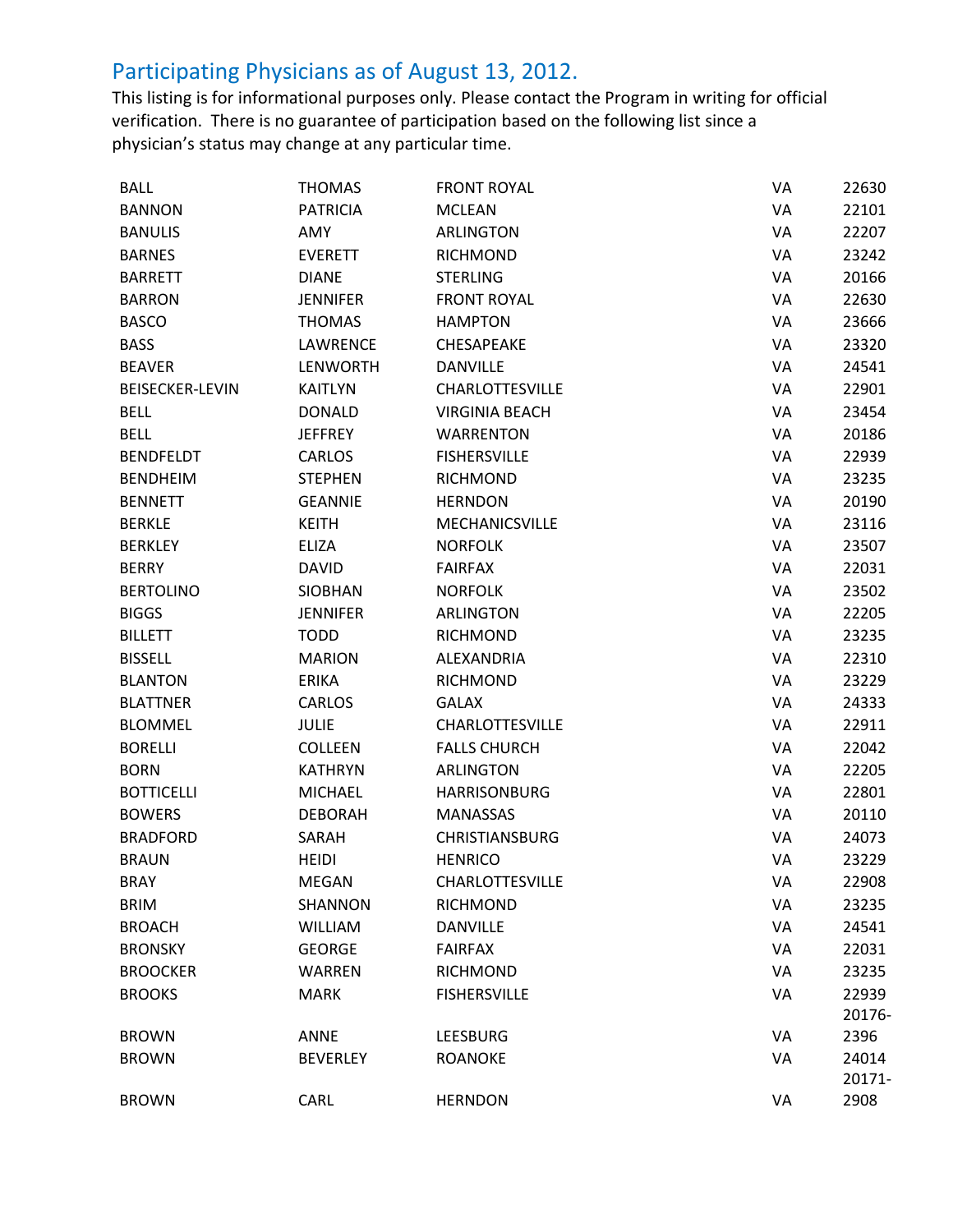| <b>BROWN</b>        | <b>LINDA</b>      | <b>CHESTER</b>      | VA        | 23831  |
|---------------------|-------------------|---------------------|-----------|--------|
| <b>BRUCHALSKI</b>   | <b>JOHN</b>       | <b>FAIRFAX</b>      | VA        | 22030  |
| <b>BRYCE</b>        | <b>PETER</b>      | <b>WOODBRIDGE</b>   | VA        | 22191  |
| <b>BUERY-JOYNER</b> | SAMANTHA          | ALEXANDRIA          | VA        | 22315  |
| <b>BUETTNER</b>     | <b>KARIN</b>      | <b>RICHMOND</b>     | VA        | 23226  |
| <b>BUKOVAC</b>      | <b>LISA</b>       | <b>FISHERSVILLE</b> | VA        | 22939  |
| <b>BULLARD</b>      | <b>JESSICA</b>    | <b>MANASSAS</b>     | VA        | 20109  |
| <b>BURCH</b>        | <b>WILLIAM</b>    | <b>ARLINGTON</b>    | VA        | 22207  |
| <b>BURFOOT</b>      | <b>KEISHA</b>     | <b>NORFOLK</b>      | VA        | 23502  |
| <b>BURGE</b>        | <b>TOVA</b>       | RICHMOND            | VA        | 23224  |
| <b>BURKE</b>        | LEEMORE           | <b>HENRICO</b>      | VA        | 23229  |
| <b>BURNS</b>        | <b>THOMAS</b>     | <b>GREAT FALLS</b>  | VA        | 22066  |
| <b>BUXO</b>         | <b>FRANCISCO</b>  | ALEXANDRIA          | VA        | 22314  |
| <b>BUZZELL</b>      | <b>DAWN</b>       | <b>FALLS CHURCH</b> | VA        | 22046  |
| <b>BYRD</b>         | <b>TOBI</b>       | <b>SUFFOLK</b>      | VA        | 23434  |
| <b>CAMPBELL</b>     | <b>BRUCE</b>      | <b>FREE UNION</b>   | VA        | 22940  |
|                     |                   |                     |           | 23298- |
| <b>CAMPBELL</b>     | SAMUEL            | <b>RICHMOND</b>     | VA        | 0257   |
| <b>CANELA</b>       | <b>CHRISTINNE</b> | <b>ROANOKE</b>      | VA        | 24014  |
| <b>CARPENTER</b>    | <b>JEANETTE</b>   | <b>RICHMOND</b>     | VA        | 23225  |
| <b>CARTWRIGHT</b>   | <b>EDWARD</b>     | <b>HYATTSVILLE</b>  | <b>MD</b> | 20782  |
| CASADABAN           | <b>BRIDGETT</b>   | <b>ARLINGTON</b>    | VA        | 22205  |
| CASANOVA            | <b>LISA</b>       | <b>NEWPORT NEWS</b> | VA        | 23602  |
| <b>CASKIE</b>       | SANDRA            | <b>ARLINGTON</b>    | VA        | 22205  |
| <b>CASSIDY</b>      | <b>MEGAN</b>      | <b>HARRISONBURG</b> | VA        | 22801  |
| CHAMBERS-KERSEY     | <b>ZERLINE</b>    | <b>DUMFRIES</b>     | VA        | 22026  |
| CHAU                | HONG-HANH         | <b>CLIFTON</b>      | VA        | 20124  |
| <b>CHAUHAN</b>      | <b>SUNEET</b>     | <b>NORFOLK</b>      | VA        | 23507  |
| <b>CHEN</b>         | <b>ERIC</b>       | <b>ROANOKE</b>      | VA        | 24012  |
| <b>CHENEY</b>       | <b>JENNIFER</b>   | <b>NORFOLK</b>      | VA        | 23505  |
| <b>CHEWNING</b>     | <b>MARK</b>       | <b>ROANOKE</b>      | VA        | 24013  |
| <b>CHISHOLM</b>     | <b>CHRISTIAN</b>  | CHARLOTTESVILLE     | VA        | 22908  |
| <b>CHOUDHARY</b>    | <b>NAMRATA</b>    | <b>STERLING</b>     | VA        | 20165  |
| <b>CHRISTMAS</b>    | <b>JAMES</b>      | RICHMOND            | VA        | 23229  |
| <b>CHUN</b>         | LORRAINE          | <b>WARRENTON</b>    | VA        | 20186  |
| <b>CLAPP</b>        | <b>DEBRA</b>      | <b>ROANOKE</b>      | VA        | 24018  |
| <b>CLARY</b>        | <b>BEVERLEY</b>   | <b>RICHMOND</b>     | VA        | 23229  |
| COBB                | <b>ANDREA</b>     | SALEM               | VA        | 24153  |
| <b>COBBS</b>        | <b>GWENDOLYN</b>  | <b>ARLINGTON</b>    | VA        | 22205  |
| <b>COBLE</b>        | <b>MARY</b>       | <b>RICHMOND</b>     | VA        | 23226  |
| <b>COLWILL</b>      | <b>JESSICA</b>    | <b>PORTSMOUTH</b>   | VA        | 23704  |
| <b>CONGER</b>       | <b>BLAIR</b>      | <b>NORFOLK</b>      | VA        | 23505  |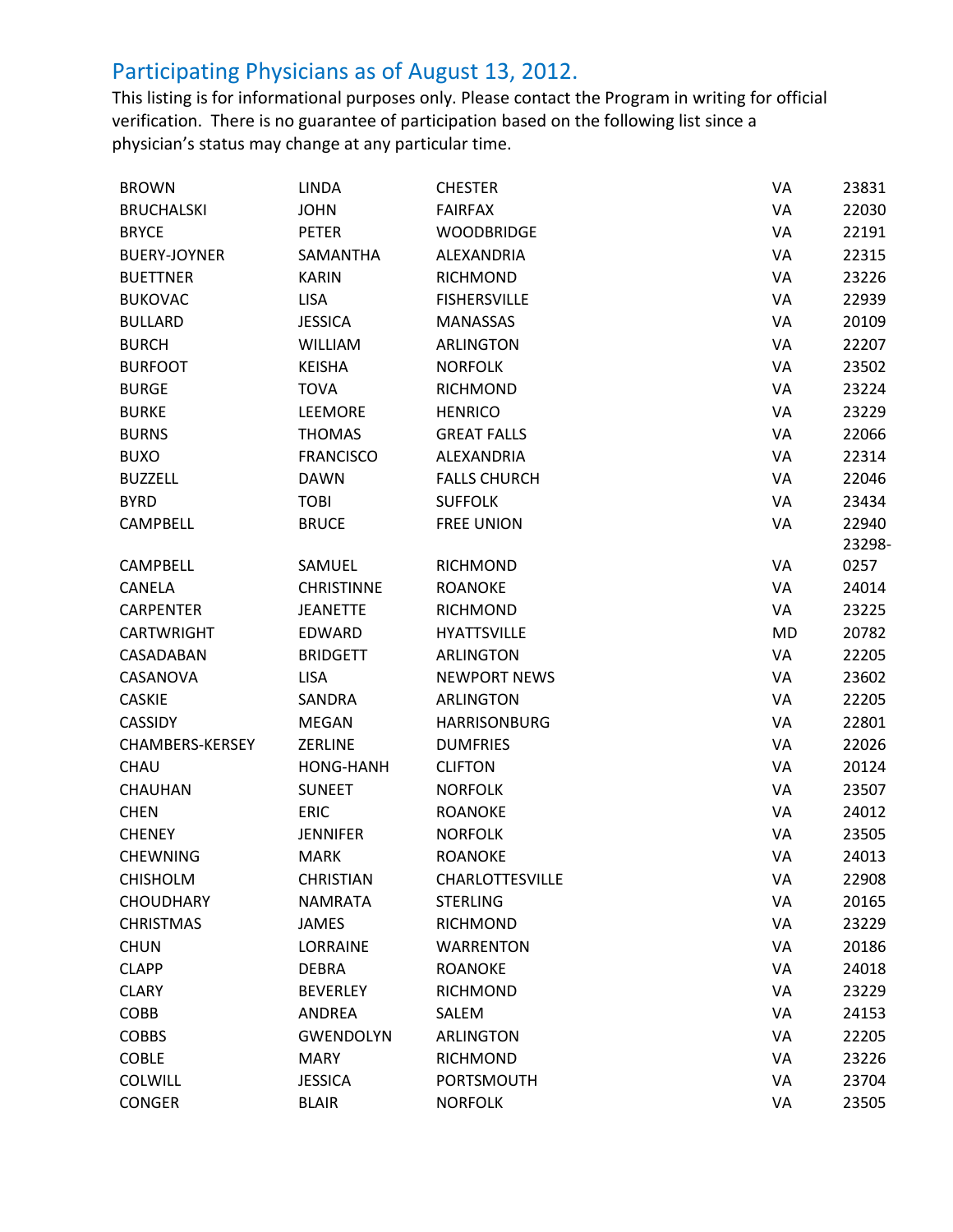| CONRAD            | <b>KRISTEN</b>   | <b>ROANOKE</b>         | VA        | 24022  |
|-------------------|------------------|------------------------|-----------|--------|
| COOK              | <b>WILLIAM</b>   | <b>LYNCHBURG</b>       | VA        | 24502  |
| <b>COOPER</b>     | <b>WILLIAM</b>   | <b>CHARLOTTESVILLE</b> | VA        | 22903  |
| <b>CORDES</b>     | LAURA            | <b>NEWPORT NEWS</b>    | VA        | 23606  |
| <b>COTHRAN</b>    | SHANNON          | <b>BURKE</b>           | VA        | 22015  |
| <b>COURET</b>     | <b>IVETTE</b>    | <b>FAIRFAX</b>         | VA        | 22031  |
| COYLE             | <b>CHERI</b>     | <b>NEWPORT NEWS</b>    | VA        | 23602  |
| <b>CRABB</b>      | <b>MONIQUE</b>   | <b>VIRGINIA BEACH</b>  | VA        | 23454  |
| <b>CRAFT</b>      | <b>GEORGE</b>    | <b>WINCHESTER</b>      | VA        | 22601  |
| <b>CROSKEY</b>    | <b>DJENABRA</b>  | <b>RICHMOND</b>        | VA        | 23242  |
| <b>CROWTHER</b>   | <b>MARY</b>      | <b>ARLINGTON</b>       | VA        | 22205  |
| <b>CULVER</b>     | <b>JAMES</b>     | <b>CHARLOTTESVILLE</b> | VA        | 22911  |
| <b>CUNNINGHAM</b> | <b>THELMA</b>    | ALEXANDRIA             | VA        | 22304  |
| <b>CURRAN</b>     | SUZANNE          | <b>FAIRFAX</b>         | VA        | 22033  |
| <b>CURTIS</b>     | <b>DIANNA</b>    | <b>ROANOKE</b>         | VA        | 24018  |
| <b>CURTIS</b>     | <b>ELISABETH</b> | <b>NEWPORT NEWS</b>    | VA        | 23606  |
| <b>CVETKOVICH</b> | LORNA            | <b>FAIRFAX</b>         | VA        | 22030  |
| CZYSZCZON         | <b>KATHERINE</b> | <b>HENRICO</b>         | VA        | 23229  |
| <b>DALE</b>       | <b>MONICA</b>    | <b>LANDOVER</b>        | <b>MD</b> | 20785  |
| DAMAVANDY         | <b>TANIA</b>     | <b>FALLS CHURCH</b>    | VA        | 22042  |
| <b>DANG</b>       | <b>THAO</b>      | <b>FALLS CHURCH</b>    | VA        | 22042  |
| <b>DATTEL</b>     | <b>BONNIE</b>    | <b>NORFOLK</b>         | VA        | 23507  |
| <b>DAUSCH</b>     | SUSAN            | <b>RICHMOND</b>        | VA        | 23229  |
|                   |                  |                        |           | 23235- |
| <b>DAVIS</b>      | <b>LESLIE</b>    | <b>RICHMOND</b>        | VA        | 4759   |
| <b>DAVIS</b>      | <b>STEPHEN</b>   | <b>NORFOLK</b>         | VA        | 23507  |
| <b>DAVIS</b>      | <b>VICTORIA</b>  | <b>RICHMOND</b>        | VA        | 23229  |
| DE MIK            | <b>TRAVIS</b>    | <b>FAIRFAX</b>         | VA        | 22031  |
| DE VECIANA        | <b>MARGARITA</b> | <b>NORFOLK</b>         | VA        | 23507  |
|                   |                  |                        |           | 22033- |
| <b>DEHAL</b>      | <b>STACY</b>     | <b>FAIRFAX</b>         | VA        | 4700   |
| DEHAVEN           | <b>KRISTIN</b>   | <b>WINCHESTER</b>      | VA        | 22601  |
| <b>DEMAY</b>      | <b>JESSICA</b>   | <b>HENRICO</b>         | <b>TN</b> | 23229  |
| <b>DEMKOWSKI</b>  | <b>HENRY</b>     | <b>SUFFOLK</b>         | VA        | 23434  |
| <b>DENNIS</b>     | LARRY            | <b>ROANOKE</b>         | VA        | 24013  |
| <b>DHARIA</b>     | <b>TARUN</b>     | SPRINGFIELD            | VA        | 22150  |
| <b>DIAZ</b>       | <b>SUMAC</b>     | <b>RICHMOND</b>        | VA        | 23225  |
| <b>DIPAOLO</b>    | SANDA            | <b>ARLINGTON</b>       | VA        | 22203  |
| <b>DISPENZA</b>   | SEBASTIAN        | ALEXANDRIA             | VA        | 22308  |
| <b>DIXON</b>      | <b>MARYBETH</b>  | <b>NORFOLK</b>         | VA        | 23505  |
| <b>DLOTT</b>      | <b>TRACY</b>     | <b>RESTON</b>          | VA        | 20194  |
| <b>DOBRZYNSKI</b> | ANNE             | <b>FAIRFAX</b>         | VA        | 22031  |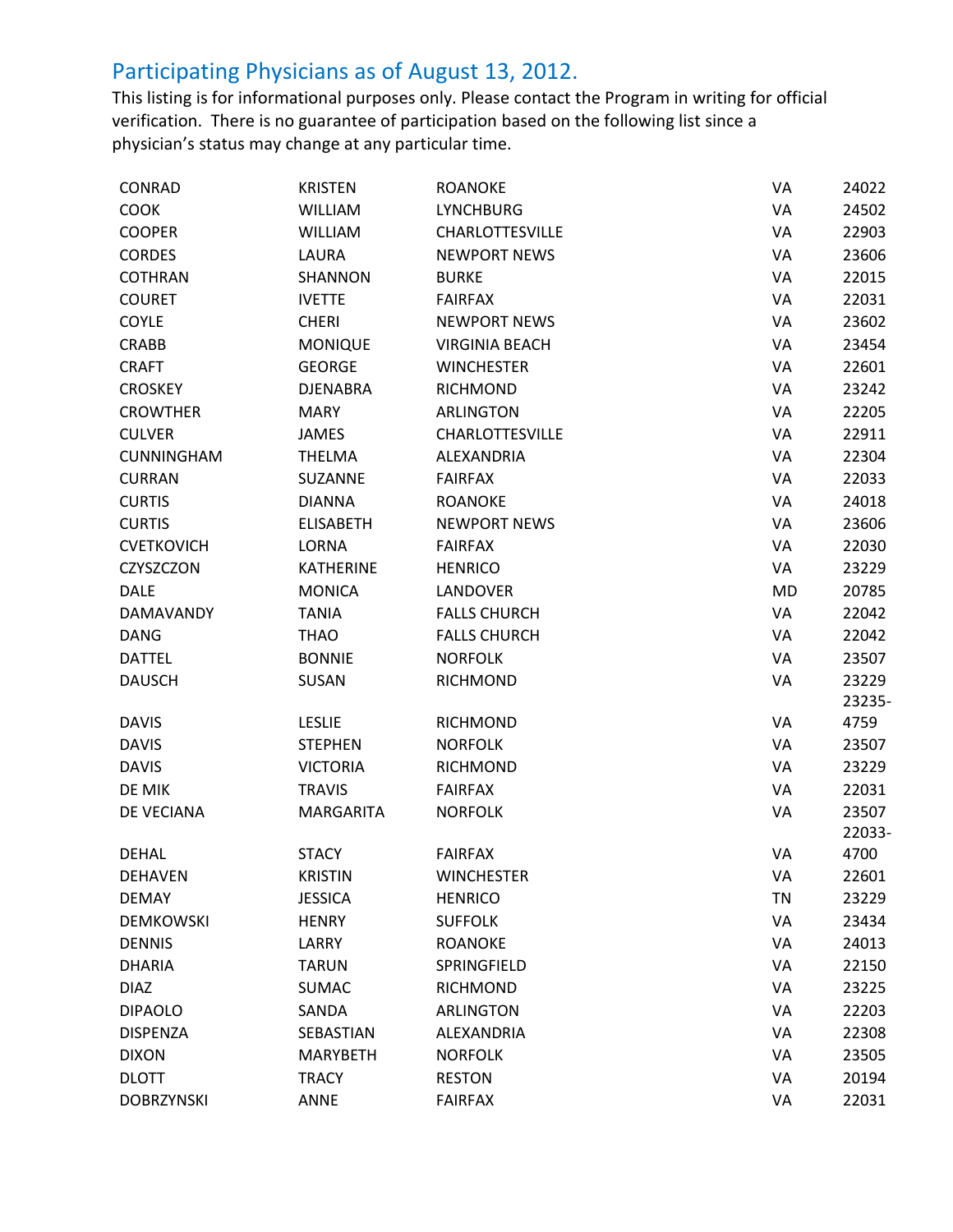| <b>DONALD</b>     | <b>FELICIA</b>   | <b>STERLING</b>        | VA | 20165 |
|-------------------|------------------|------------------------|----|-------|
| <b>DOSS</b>       | <b>SHERRI</b>    | <b>ROANOKE</b>         | VA | 24022 |
| <b>DOUGLAS</b>    | <b>BRAD</b>      | <b>CHESAPEAKE</b>      | VA | 23322 |
| <b>DOWELL</b>     | NELDARA          | <b>NORFOLK</b>         | VA | 23505 |
| <b>DRAPER</b>     | <b>JENNIE</b>    | <b>RICHMOND</b>        | VA | 23235 |
| <b>DUGGAL</b>     | <b>ROOPA</b>     | <b>LEESBURG</b>        | VA | 20176 |
| <b>DULAI</b>      | RAMANDEEP        | LANSDOWNE              | VA | 20176 |
| <b>DUNNAVANT</b>  | <b>SIOBHAN</b>   | <b>RICHMOND</b>        | VA | 23229 |
| <b>DURICA</b>     | <b>ALLISON</b>   | <b>ROANOKE</b>         | VA | 24018 |
| EBEID             | <b>RASHA</b>     | <b>WASHINGTON</b>      | DC | 20007 |
| <b>EDWARDS</b>    | <b>JESSICA</b>   | <b>WINCHESTER</b>      | VA | 22601 |
| <b>ELKOUSY</b>    | <b>MOHAMMED</b>  | <b>RESTON</b>          | VA | 20190 |
| <b>ELLIOTT</b>    | <b>JOHN</b>      | ARLINGTON              | VA | 22205 |
| <b>ELWARD</b>     | <b>KURTIS</b>    | <b>CHARLOTTESVILLE</b> | VA | 22901 |
| <b>EMANUEL</b>    | E                | <b>WASHINGTON</b>      | DC | 20001 |
| <b>EMERY</b>      | <b>JANICE</b>    | <b>BURKE</b>           | VA | 22015 |
| <b>ENSMINGER</b>  | <b>JASON</b>     | <b>DANVILLE</b>        | VA | 24541 |
| <b>ESPADA</b>     | <b>ROBERTO</b>   | <b>FALLS CHURCH</b>    | VA | 22042 |
| <b>ESPINOSA</b>   | <b>BIALINES</b>  | MECHANICSVILLE         | VA | 23116 |
| <b>EZMERLI</b>    | <b>NAHED</b>     | <b>VIENNA</b>          | VA | 22180 |
| <b>FARBER</b>     | <b>STEVEN</b>    | <b>ROANOKE</b>         | VA | 24014 |
| <b>FEDEI</b>      | <b>DIANA</b>     | <b>SUFFOLK</b>         | VA | 23434 |
| <b>FEDERICI</b>   | <b>BENIGNO</b>   | <b>SUFFOLK</b>         | VA | 23434 |
| <b>FEGLEY</b>     | <b>MICHELLE</b>  | <b>MANASSAS</b>        | VA | 20110 |
| <b>FEORE</b>      | <b>JOHN</b>      | <b>RICHMOND</b>        | VA | 23235 |
| <b>FEREBEE</b>    | ANGELA           | CHESAPEAKE             | VA | 23320 |
| <b>FERGUSON</b>   | <b>JAMES</b>     | <b>CHARLOTTESVILLE</b> | VA | 22908 |
| <b>FERNANDEZ</b>  | <b>MARTHA</b>    | <b>TROY</b>            | VA | 22974 |
| FERNANDEZ         | <b>MIGUEL</b>    | <b>ARLINGTON</b>       | VA | 22205 |
| <b>FERRIER</b>    | <b>CHERYL</b>    | ALEXANDRIA             | VA | 22305 |
| <b>FEUER</b>      | <b>REGINE</b>    | <b>WASHINGTON</b>      | DC | 20008 |
| <b>FIEO</b>       | <b>RICHARD</b>   | <b>WINCHESTER</b>      | VA | 22601 |
| <b>FILIPESCU</b>  | <b>NICOLAE</b>   | <b>ARLINGTON</b>       | VA | 22203 |
| <b>FILLA</b>      | <b>REBECCA</b>   | <b>FAIRFAX</b>         | VA | 22033 |
| <b>FISHER</b>     | <b>ALLAN</b>     | <b>RICHMOND</b>        | VA | 23229 |
| <b>FISK</b>       | <b>DANIEL</b>    | <b>FAIRFAX</b>         | VA | 22030 |
| <b>FITZHUGH</b>   | <b>WILLIAM</b>   | <b>RICHMOND</b>        | VA | 23226 |
| <b>FONTANARES</b> | <b>ARLENE</b>    | <b>NORFOLK</b>         | VA | 23502 |
| <b>FORREST</b>    | <b>SCOTT</b>     | <b>FAIRFAX</b>         | VA | 22030 |
| <b>FOSTER</b>     | <b>GAVIN</b>     | <b>LEESBURG</b>        | VA | 20176 |
| <b>FOX</b>        | <b>ELIZABETH</b> | <b>WYTHEVILLE</b>      | VA | 24382 |
| <b>FRANKLIN</b>   | <b>SHERRI</b>    | <b>MIDLOTHIAN</b>      | VA | 23114 |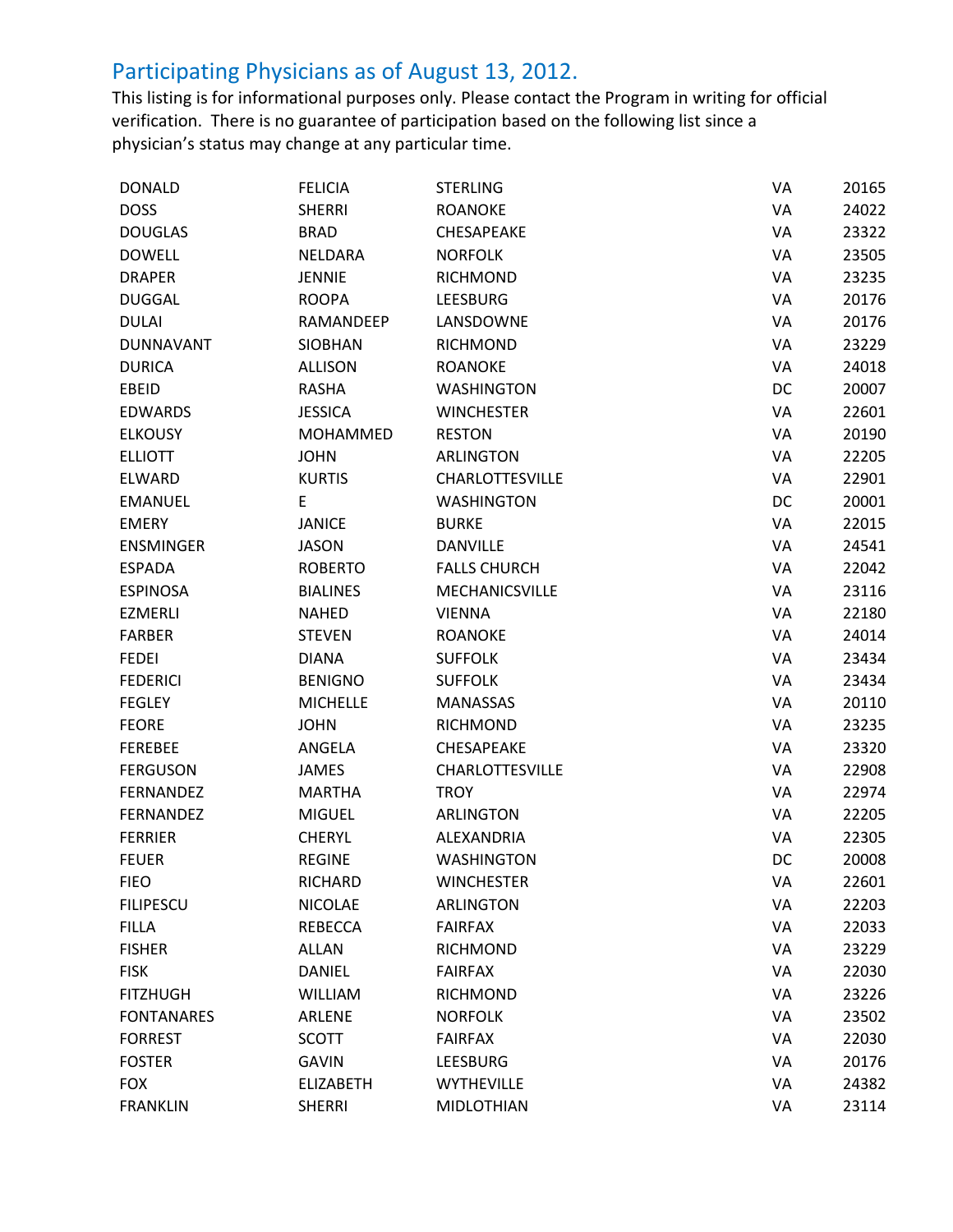| <b>FREEMAN</b>        | KIM              | <b>LEESBURG</b>        | VA        | 20176 |
|-----------------------|------------------|------------------------|-----------|-------|
| <b>FREUNDEL</b>       | <b>ROSEANN</b>   | <b>WISE</b>            | VA        | 24293 |
| <b>FRIED</b>          | <b>JANET</b>     | <b>POTOMAC</b>         | <b>MD</b> | 20854 |
| <b>GAINES</b>         | JILL             | <b>ROANOKE</b>         | VA        | 24013 |
| <b>GALGANO</b>        | <b>KIMBERLY</b>  | <b>MECHANICSVILLE</b>  | VA        | 23116 |
| <b>GARCIA</b>         | <b>JORGE</b>     | <b>ROANOKE</b>         | VA        | 24018 |
| <b>GARCIA</b>         | <b>WILLIAM</b>   | <b>VIENNA</b>          | VA        | 22182 |
| <b>GARREAU</b>        | <b>ELIZABETH</b> | <b>FAIRFAX</b>         | VA        | 22031 |
| <b>GEARY</b>          | <b>CANDICE</b>   | <b>CHESAPEAKE</b>      | VA        | 23320 |
| <b>GEORGES</b>        | <b>REBEKAH</b>   | <b>NORFOLK</b>         | VA        | 23510 |
| <b>GILHAM</b>         | <b>MOLLY</b>     | <b>FISHERSVILLE</b>    | VA        | 22939 |
| <b>GILLIARD</b>       | <b>TAWANNA</b>   | <b>RICHMOND</b>        | VA        | 23229 |
| <b>GIRTELSCHMID</b>   | <b>MICHAEL</b>   | <b>VIRGIINA BEACH</b>  | VA        | 23455 |
| <b>GODBOUT</b>        | <b>JENNIFER</b>  | <b>HAMPTON</b>         | VA        | 23666 |
| <b>GOLDSTEIN</b>      | <b>ILENE</b>     | <b>VIRGINIA BEACH</b>  | VA        | 23462 |
| <b>GOLPIRA</b>        | <b>ELIZABETH</b> | <b>NORFOLK</b>         | VA        | 23505 |
| <b>GOMEZ</b>          | <b>MIGUEL</b>    | <b>VIENNA</b>          | VA        | 22180 |
| <b>GONZALEZ</b>       | <b>JOHN</b>      | <b>MANASSAS</b>        | VA        | 20110 |
| <b>GONZALEZ</b>       | <b>RODOLFO</b>   | <b>RESTON</b>          | VA        | 20190 |
| <b>GOPAL</b>          | <b>SARITA</b>    | <b>FAIRFAX</b>         | VA        | 22033 |
| <b>GOSPODNETIC</b>    | <b>MARIJAN</b>   | <b>RICHMOND</b>        | VA        | 23235 |
| <b>GRAY</b>           | <b>DERWIN</b>    | <b>CHESAPEAKE</b>      | VA        | 23320 |
| <b>GREAVES</b>        | <b>KONDEH</b>    | <b>LEESBURG</b>        | VA        | 20176 |
| <b>GREGG-KAMATH</b>   | VANESSA          | <b>CHARLOTTESVILLE</b> | VA        | 22908 |
| <b>GREGORY</b>        | <b>DAVID</b>     | <b>LYNCHBURG</b>       | VA        | 24501 |
| <b>GRIMES</b>         | <b>MICHAEL</b>   | <b>CHESAPEAKE</b>      | VA        | 23320 |
| <b>GRIMM</b>          | SAMUEL           | <b>FAIRFAX</b>         | VA        | 22030 |
| <b>GUICHARD</b>       | <b>ISABELLE</b>  | <b>WASHINGTON</b>      | DC        | 20037 |
| <b>HADDAD</b>         | <b>JOSEPH</b>    | <b>RICHMOND</b>        | VA        | 23226 |
| <b>HAFIZI</b>         | <b>GHAZALEH</b>  | ANNANDALE              | VA        | 22003 |
| <b>HAIGH</b>          | <b>JONELLE</b>   | <b>RICHMOND</b>        | VA        | 23235 |
| <b>HAMILTON</b>       | WILLIAM          | <b>FREDERICKSBURG</b>  | VA        | 22401 |
| <b>HAMMER</b>         | <b>JEFF</b>      | CHESAPEAKE             | VA        | 23320 |
| <b>HANCOCK</b>        | LOIS             | <b>HAMPTON</b>         | VA        | 23666 |
| <b>HANDY</b>          | <b>RUSSELL</b>   | <b>RICHMOND</b>        | VA        | 23226 |
| <b>HARDEE</b>         | <b>GREGORY</b>   | <b>ROANOKE</b>         | VA        | 24013 |
| <b>HARDING</b>        | <b>JOHN</b>      | SALEM                  | VA        | 24153 |
| <b>HARMS</b>          | CARL             | <b>ASHBURN</b>         | VA        | 20147 |
| <b>HARRIS-PROCTOR</b> | <b>DENISE</b>    | <b>NORFOLK</b>         | VA        | 23502 |
| <b>HARVEY-GRANGER</b> | <b>DALILA</b>    | <b>UPPER MARLBORO</b>  | <b>MD</b> | 20774 |
| <b>HASSAN</b>         | <b>MOUSTAFA</b>  | <b>RESTON</b>          | VA        | 20190 |
| <b>HATCHER</b>        | <b>RONALD</b>    | <b>WOODBRIDGE</b>      | VA        | 22191 |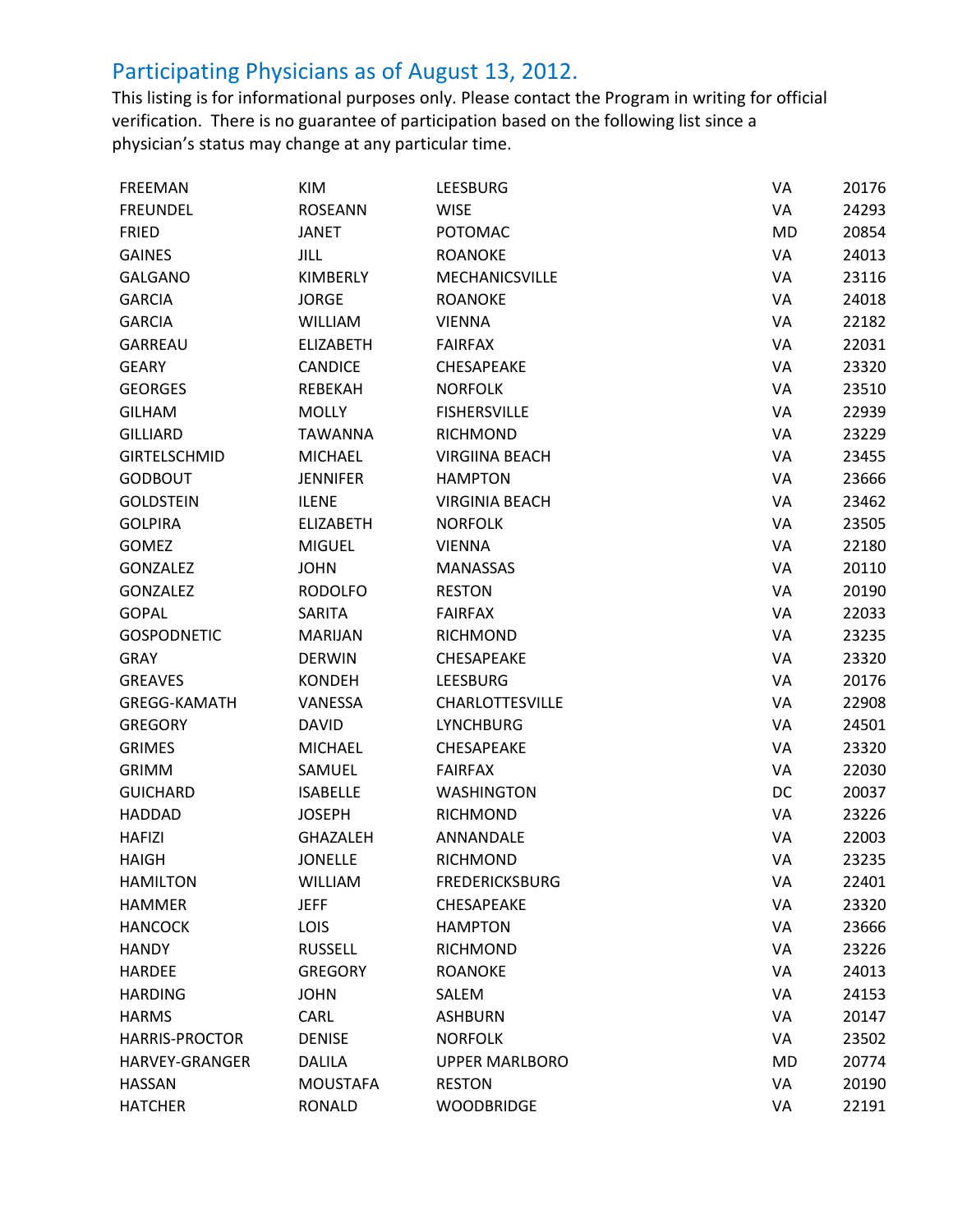| HEAD              | <b>BARBARA</b>  | <b>RICHMOND</b>        | VA        | 23235 |
|-------------------|-----------------|------------------------|-----------|-------|
| <b>HEIDER</b>     | <b>ROBERT</b>   | <b>CHARLOTTESVILLE</b> | VA        | 22911 |
| <b>HENDRICKS</b>  | <b>GLENNA</b>   | <b>MIDLOTHIAN</b>      | VA        | 23112 |
| <b>HENKE</b>      | <b>JEFFREY</b>  | <b>NEWPORT NEWS</b>    | VA        | 23602 |
| HENNESSY          | AMY             | <b>MCLEAN</b>          | VA        | 22101 |
| <b>HERITAGE</b>   | <b>DOUGLAS</b>  | <b>WOODBRIDGE</b>      | VA        | 22191 |
| <b>HIBSHMAN</b>   | <b>GINA</b>     | ALEXANDRIA             | VA        | 22310 |
| <b>HIBSHMAN</b>   | <b>KRISTINA</b> | <b>ALEXANDRIA</b>      | VA        | 22304 |
| <b>HICKS</b>      | <b>TRACEY</b>   | <b>RICHMOND</b>        | VA        | 23235 |
| <b>HILL</b>       | <b>JAMES</b>    | <b>NORFOLK</b>         | VA        | 23507 |
| <b>HILL</b>       | <b>ROBERT</b>   | <b>HAMPTON</b>         | VA        | 23666 |
| <b>HILLIARD</b>   | <b>ALLYSON</b>  | <b>FREDERICKSBURG</b>  | VA        | 22407 |
| <b>HINDMAN</b>    | <b>HAL</b>      | ANNANDALE              | VA        | 22003 |
| <b>HIRATA</b>     | <b>ALICE</b>    | <b>RICHMOND</b>        | VA        | 23229 |
| <b>HODGES</b>     | <b>WALTER</b>   | <b>FAIRFAX</b>         | VA        | 22033 |
| <b>HODGSON</b>    | <b>WESLEY</b>   | <b>WARRENTON</b>       | VA        | 20186 |
| <b>HOGUE</b>      | <b>THOMAS</b>   | <b>WASHINGTON</b>      | DC        | 20002 |
| <b>HOLMES</b>     | <b>DANIELLE</b> | <b>ARLINGTON</b>       | VA        | 22205 |
| <b>HOLYFIELD</b>  | PAUL            | <b>MARTINSVILLE</b>    | VA        | 24112 |
| <b>HOME</b>       | <b>XIAOYIN</b>  | <b>CENTREVILLE</b>     | <b>MD</b> | 20120 |
| <b>HOOVER</b>     | <b>JOHN</b>     | <b>FISHERSVILLE</b>    | VA        | 22939 |
| <b>HORTON</b>     | <b>JENNIFER</b> | <b>RICHMOND</b>        | VA        | 23242 |
| <b>HORTON</b>     | <b>JODIE</b>    | <b>OAKTON</b>          | VA        | 22124 |
| HOU               | <b>DAMON</b>    | ALEXANDRIA             | VA        | 22310 |
| <b>HOWELL</b>     | <b>MALCOLM</b>  | <b>MIDLOTHIAN</b>      | VA        | 23114 |
| <b>HUDGINS</b>    | LAURIE          | <b>BLACKSBURG</b>      | VA        | 24060 |
| <b>HUGHES</b>     | <b>GILBERT</b>  | <b>NORFOLK</b>         | VA        | 23505 |
| <b>HULSHOFF</b>   | <b>JOHN</b>     | <b>RICHMOND</b>        | VA        | 23229 |
| <b>HURT</b>       | <b>LESLIE</b>   | <b>NEWPORT NEWS</b>    | VA        | 23602 |
| <b>HUTCHESON</b>  | <b>DOUGLAS</b>  | MECHANICSVILLE         | VA        | 23116 |
| <b>HYDE</b>       | <b>MARK</b>     | <b>RICHMOND</b>        | VA        | 23235 |
| <b>ISBELL</b>     | <b>BENJAMIN</b> | WILLIAMSBURG           | VA        | 23185 |
| <b>IVEY-CROWE</b> | <b>GLORIA</b>   | <b>STERLING</b>        | VA        | 20165 |
| <b>JAFRI</b>      | <b>NAVED</b>    | <b>HAMPTON</b>         | VA        | 23666 |
| <b>JAFRI</b>      | <b>OBAID</b>    | <b>HAMPTON</b>         | VA        | 23666 |
| <b>JAHAN</b>      | <b>SHAUKAT</b>  | <b>STERLING</b>        | VA        | 20166 |
| <b>JANSEN</b>     | <b>RACHEL</b>   | <b>NOKESVILLE</b>      | VA        | 20181 |
| <b>JEFFERIES</b>  | <b>KARA</b>     | <b>FAIRFAX</b>         | VA        | 22030 |
| <b>JEFFERSON</b>  | <b>KAREN</b>    | <b>RICHMOND</b>        | VA        | 23226 |
| JEFFREY-COKER     | LAMI            | <b>FALLS CHURCH</b>    | VA        | 22044 |
| <b>JENET</b>      | RICHARD         | <b>WOODBRIDGE</b>      | VA        | 22191 |
| <b>JENKINS</b>    | <b>DANIEL</b>   | WILLIAMSBURG           | VA        | 23185 |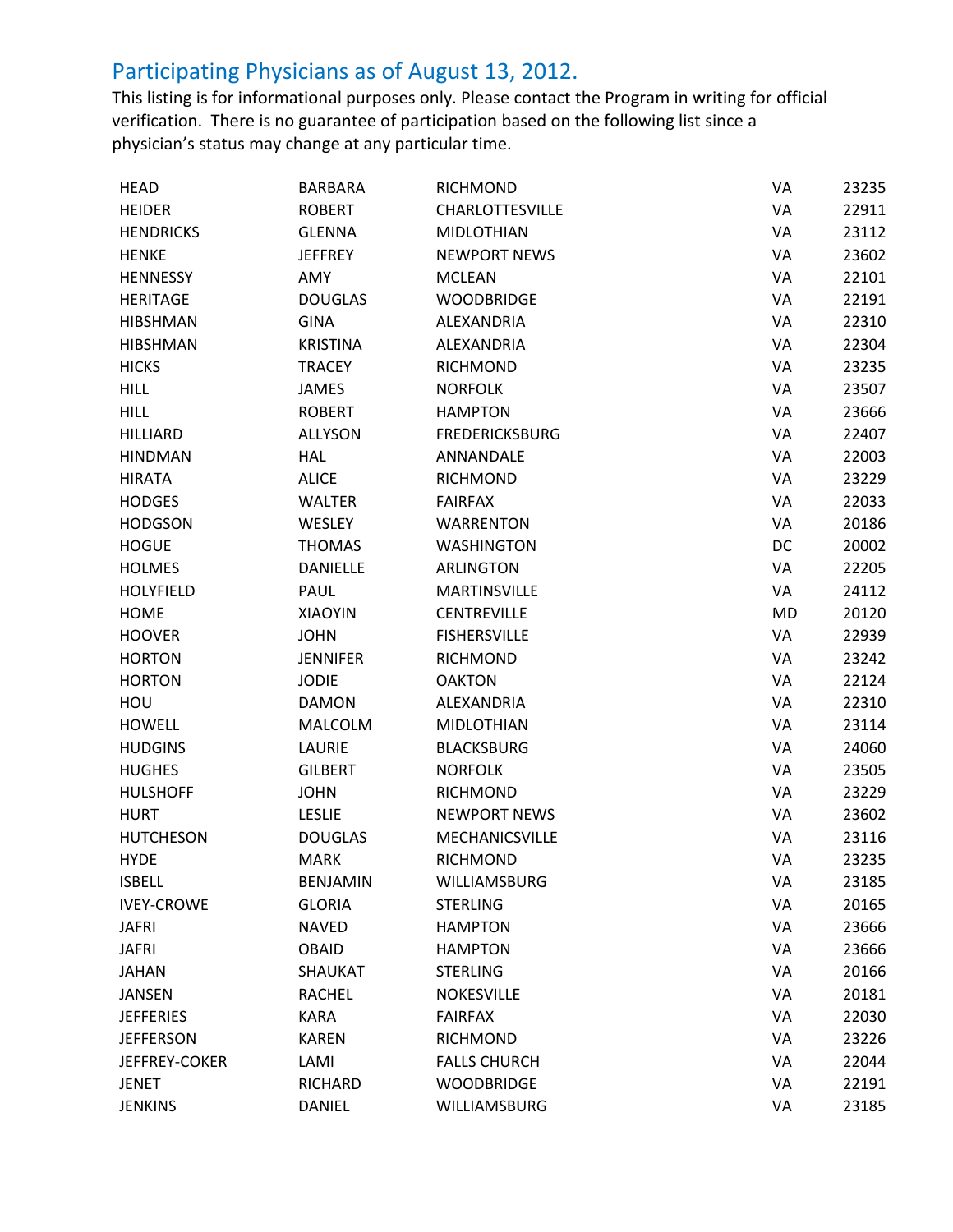| <b>JENNELL</b>    | JAMIE              | <b>WINSTON SALEM</b>                     | <b>NC</b> | 27106         |
|-------------------|--------------------|------------------------------------------|-----------|---------------|
| <b>JENSEN</b>     | <b>KELLY</b>       | <b>FISHERSVILLE</b>                      | VA        | 22939         |
| <b>JESSIE</b>     | <b>MARQUIS</b>     | <b>RESTON</b>                            | VA        | 20190         |
| <b>JOHNSON</b>    | <b>AMOUR</b>       | <b>VIRGINIA BEACH</b>                    | VA        | 23454         |
| <b>JOHNSON</b>    | <b>BRUCE</b>       | <b>RICHMOND</b>                          | VA        | 23242         |
| <b>JOHNSON</b>    | <b>ISAIAH</b>      | <b>ROANOKE</b>                           | VA        | 24014         |
| <b>JOHNSTON</b>   | <b>ALEXIS</b>      | <b>CHESTERFIELD</b>                      | VA        | 23832         |
| <b>JONES</b>      | <b>ALFREDA</b>     | <b>RESTON</b>                            | VA        | 20190         |
| <b>JONES</b>      | <b>TRACEY</b>      | <b>COLONIAL HEIGHTS</b>                  | VA        | 23834         |
| <b>JONES-IVES</b> | <b>NORMA</b>       | <b>SUFFOLK</b>                           | VA        | 23434         |
| <b>JORDAN</b>     | <b>KHADIJAH</b>    | CHESAPEAKE                               | VA        | 23320         |
| <b>JOSEPHS</b>    | <b>TAJA</b>        | <b>CENTREVILLE</b>                       | VA        | 20120         |
| <b>JOURDEN</b>    | <b>MARTIN</b>      | <b>HOPEWELL</b>                          | VA        | 23860         |
| <b>JOURNAGIN</b>  | ANDREA             | <b>HYATTSVILLE</b>                       | MD        | 20785         |
|                   |                    |                                          |           | 22030-        |
| <b>KACEDAN</b>    | JAMES              | <b>FAIRFAX</b>                           | VA        | 3806          |
| <b>KANG</b>       | AMY                | <b>MANASSAS</b>                          | VA        | 20110         |
| <b>KAPUR</b>      | <b>GAYATRI</b>     | <b>NORFOLK</b>                           | VA        | 23507         |
|                   |                    |                                          |           | 22102-        |
| <b>KATO</b>       | <b>DEIRDRE</b>     | <b>MC LEAN</b>                           | VA        | 1523          |
| KATRAGADDA        | <b>NEELIMA</b>     | <b>RICHMOND</b>                          | VA        | 23229         |
| <b>KAVESKI</b>    | <b>MARY</b>        | <b>HENRICO</b>                           | VA        | 23229         |
| <b>KEATTS</b>     | AMI                | <b>HARRISONBURG</b>                      | VA        | 22801         |
|                   |                    |                                          |           | 23114-        |
| <b>KEBLUSEK</b>   | <b>CHARLES</b>     | <b>MIDLOTHIAN</b>                        | VA        | 7140          |
|                   |                    |                                          |           | 24153-        |
| <b>KEELEY</b>     | <b>CHRISTOPHER</b> | SALEM                                    | VA        | 7474          |
| <b>KEENE</b>      | CAROL              | <b>ROANOKE</b>                           | VA        | 24013         |
| <b>KELLER</b>     | <b>KRISTY</b>      | <b>WILLIAMSBURG</b>                      | VA        | 23185         |
| KELLER            | <b>REBECCA</b>     | <b>FALLS CHURCH</b>                      | VA        | 22042         |
| <b>KELLY</b>      | <b>ELIZABETH</b>   | ALEXANDRIA                               | VA        | 22310         |
| <b>KELLY</b>      | <b>JAMES</b>       | <b>ROANOKE</b>                           | VA        | 24018         |
| <b>KELLY</b>      | <b>MARLA</b>       | <b>FORESTVILLE</b>                       | MD        | 20747         |
| <b>KEMP</b>       | <b>PETER</b>       | CHESAPEAKE                               | VA        | 23320         |
| <b>KENNEDY</b>    | <b>RAE</b>         | <b>CAMP SPRINGS</b>                      | <b>MD</b> | 20748         |
| <b>KENT</b>       | <b>KATHERINE</b>   | <b>CHARLOTTESVILLE</b>                   | VA        | 22908         |
| <b>KERNS</b>      | <b>JOHN</b>        | <b>FRONT ROYAL</b>                       | VA        | 22630         |
|                   |                    |                                          |           | 22191-        |
| <b>KHACHIKIAN</b> | <b>GRIGOR</b>      | <b>WOODBRIDGE</b><br><b>FALLS CHURCH</b> | VA<br>VA  | 3304<br>22042 |
| <b>KHACHIKIAN</b> | ZAREH              |                                          |           |               |
| <b>KHAN</b>       | JAWWAD             | <b>NEWPORT NEWS</b>                      | VA        | 23606         |
| <b>KHOURY</b>     | ALFRED             | <b>FAIRFAX</b>                           | VA        | 22031         |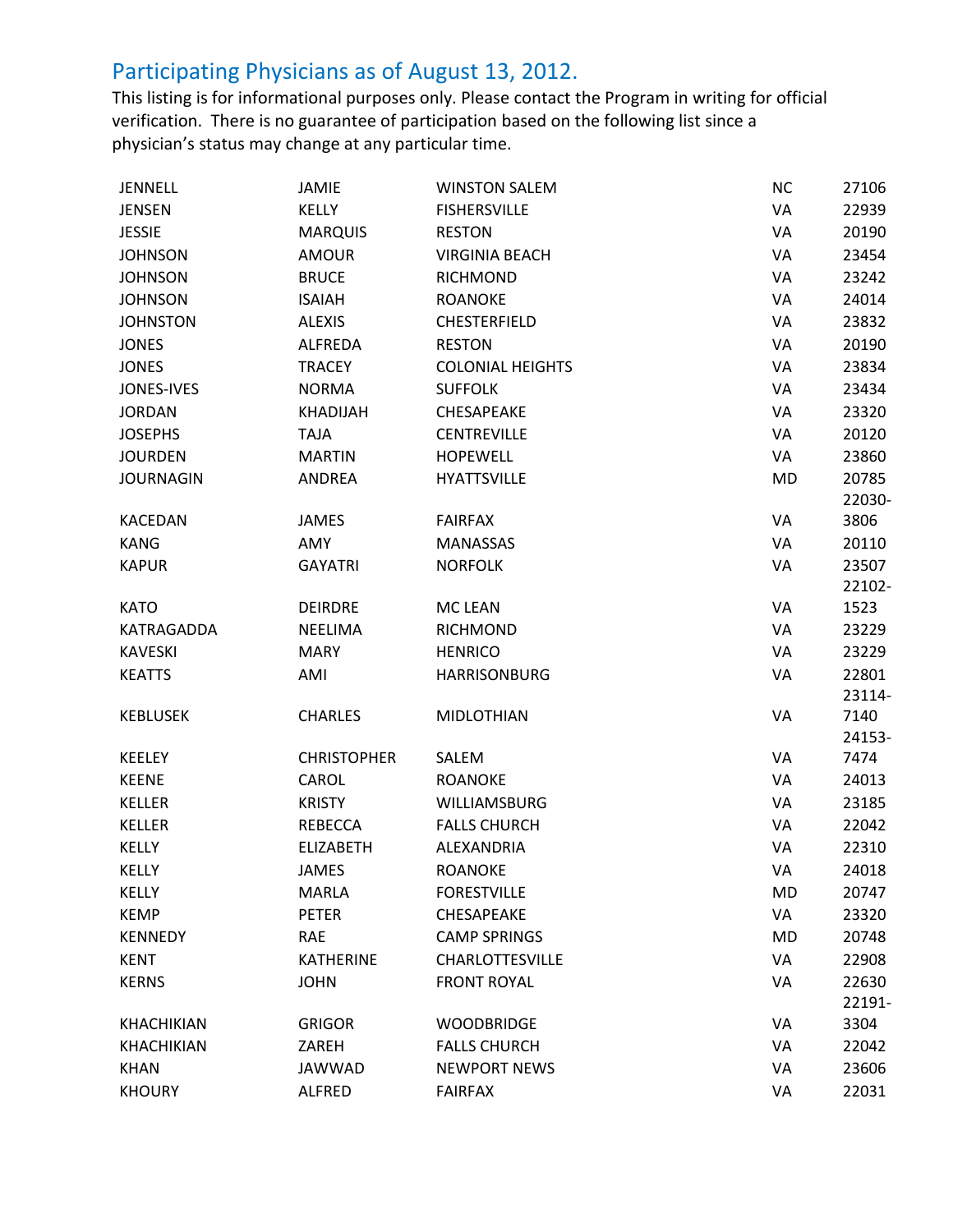| KIDD            | <b>KRISTI</b>     | <b>LYNCHBURG</b>       | VA | 24502  |
|-----------------|-------------------|------------------------|----|--------|
| KIDD            | <b>LESLIE</b>     | <b>WINCHESTER</b>      | VA | 22601  |
| KILMER          | <b>JENNIFER</b>   | ALEXANDRIA             | VA | 22304  |
| <b>KIM</b>      | MI                | ANNANDALE              | VA | 22003  |
|                 |                   |                        |    | 23507- |
| KIMBLE          | <b>THOMAS</b>     | <b>NORFOLK</b>         | VA | 1627   |
| <b>KINDER</b>   | <b>CINDY</b>      | <b>FAIRFAX</b>         | VA | 22031  |
| <b>KING</b>     | <b>JOSEPH</b>     | CARROLLTON             | VA | 23314  |
| <b>KING</b>     | <b>JULIE</b>      | <b>WINCHESTER</b>      | VA | 22601  |
| <b>KING</b>     | <b>LADENE</b>     | <b>HARRISONBURG</b>    | VA | 22801  |
| <b>KNAPP</b>    | <b>KAREN</b>      | <b>HENRICO</b>         | VA | 23229  |
| <b>KNISELY</b>  | <b>THOMAS</b>     | <b>ROANOKE</b>         | VA | 24014  |
| KONGKASUWAN     | KIMBERLY          | ALEXANDRIA             | VA | 22304  |
| <b>KOTHARY</b>  | <b>DEEPALI</b>    | ARLINGTON              | VA | 22205  |
| <b>KOTSKO</b>   | RAEGAN            | <b>VIRGINIA BEACH</b>  | VA | 23454  |
| KRZYZANOWSKI    | SUZANNE           | <b>LYNCHBURG</b>       | VA | 24501  |
| KUDARAVALLI     | <b>KRISHNARAO</b> | <b>PETERSBURG</b>      | VA | 23803  |
| <b>KUSIC</b>    | <b>MICHAEL</b>    | ALEXANDRIA             | VA | 22310  |
| <b>KWAN</b>     | <b>FENNEY</b>     | <b>VIRGINIA BEACH</b>  | VA | 23454  |
| <b>LACKORE</b>  | <b>RAYMOND</b>    | <b>VIRGINIA BEACH</b>  | VA | 23454  |
| LARA-TORRE      | <b>EDUARDO</b>    | <b>ROANOKE</b>         | VA | 24014  |
| LASHGARI        | SUSANNE           | <b>ARLINGTON</b>       | VA | 22205  |
| LASHLEY         | SUSAN             | <b>CHARLOTTESVILLE</b> | VA | 22908  |
| LE              | <b>ANNA</b>       | <b>FAIRFAX</b>         | VA | 22003  |
| <b>LEAVITT</b>  | <b>KARLA</b>      | <b>FALLS CHURCH</b>    | VA | 22043  |
| <b>LEE</b>      | <b>EUNICE</b>     | <b>MC LEAN</b>         | VA | 22102  |
| <b>LEE</b>      | <b>RACHEL</b>     | CHESAPEAKE             | VA | 23321  |
| LEMPEL          | <b>MICHAEL</b>    | <b>WOODBRIDGE</b>      | VA | 22191  |
| LENHARDT        | KIMBERLY          | <b>BURKE</b>           | VA | 22015  |
| <b>LEONARD</b>  | <b>MARK</b>       | <b>WINCHESTER</b>      | VA | 22601  |
| <b>LEONARD</b>  | <b>TAMMY</b>      | <b>FREDERICKSBURG</b>  | VA | 22401  |
| <b>LEPORE</b>   | <b>MICHAEL</b>    | <b>SUFFOLK</b>         | VA | 23435  |
| <b>LEVIT</b>    | <b>MIKHAIL</b>    | <b>CHARLOTTESVILLE</b> | VA | 22902  |
| LEWIS           | <b>LEIGH</b>      | <b>HENRICO</b>         | VA | 23229  |
|                 |                   |                        |    | 20855- |
| LEWIS           | PAUL              | <b>DERWOOD</b>         | MD | 1623   |
| <b>LIANG</b>    | <b>CHI-TSUI</b>   | <b>FALLS CHURCH</b>    | VA | 22046  |
| <b>LIAO</b>     | <b>MICHAEL</b>    | <b>GAINESVILLE</b>     | VA | 20155  |
| <b>LINDNER</b>  | <b>PAUL</b>       | CHESAPEAKE             | VA | 23320  |
| <b>LOCKHART</b> | <b>JOHN</b>       | <b>NEWPORT NEWS</b>    | VA | 23601  |
| LONG            | <b>JOHN</b>       | <b>WOODBRIDGE</b>      | VA | 22192  |
| LOUIE-NG        | <b>EUGENE</b>     | <b>GAINESVILLE</b>     | VA | 20155  |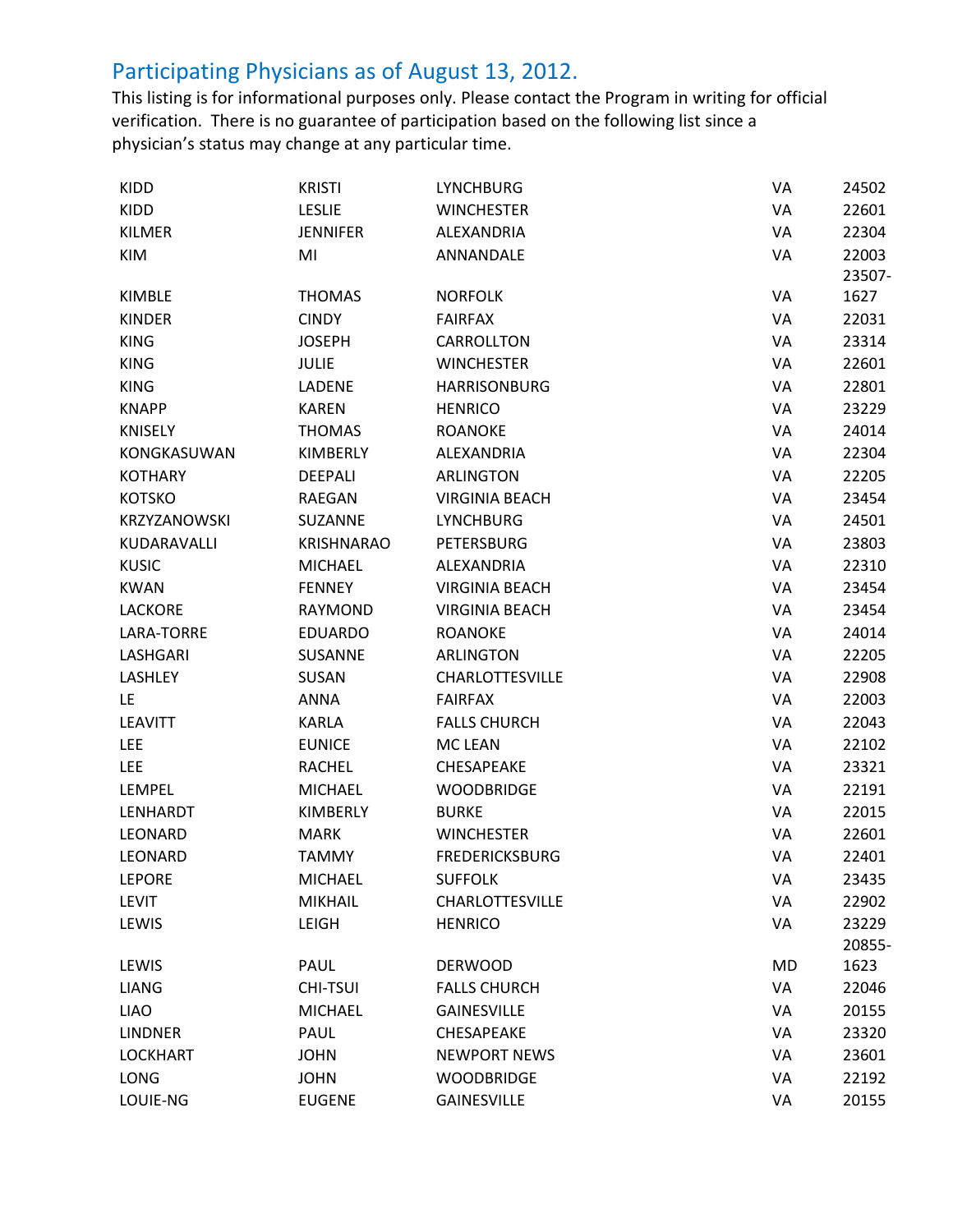| LOVE              | <b>RODRICK</b>     | MECHANICSVILLE         | VA | 23116  |
|-------------------|--------------------|------------------------|----|--------|
| <b>LOWDER</b>     | <b>JOHN</b>        | <b>WINCHESTER</b>      | VA | 22601  |
| <b>LUCAS</b>      | <b>ELLIOTT</b>     | <b>CHESAPEAKE</b>      | VA | 23321  |
| MA                | PETER              | <b>SILVER SPRING</b>   | MD | 20904  |
| <b>MAANAVI</b>    | <b>DARYADOKHT</b>  | <b>FAIRFAX</b>         | VA | 22031  |
| <b>MADDELA</b>    | <b>DIANE</b>       | <b>NEWPORT NEWS</b>    | VA | 23602  |
| <b>MADDOX</b>     | <b>JOHN</b>        | <b>FAIRFAX</b>         | VA | 22031  |
| <b>MAGHAK</b>     | <b>BASIL</b>       | <b>RESTON</b>          | VA | 20190  |
| <b>MAHONEY</b>    | LEA                | <b>RICHMOND</b>        | VA | 23229  |
| <b>MANDOLESI</b>  | <b>GABRIELA</b>    | <b>STERLING</b>        | VA | 20166  |
| MANIU             | <b>ADINA</b>       | <b>NORFOLK</b>         | VA | 23508  |
| <b>MARAIST</b>    | ADRIENNE           | <b>RICHMOND</b>        | VA | 23229  |
| <b>MARENGO</b>    | <b>CHRISTOPHER</b> | <b>ROANOKE</b>         | VA | 24012  |
| <b>MAROTTA</b>    | <b>RAYMOND</b>     | <b>CHARLOTTESVILLE</b> | VA | 22901  |
|                   |                    |                        |    | 24502- |
| <b>MARRACCINI</b> | <b>CHRISTINE</b>   | <b>LYNCHBURG</b>       | VA | 4271   |
| <b>MARTIN</b>     | <b>ELIZABETH</b>   | <b>ROANOKE</b>         | VA | 24013  |
| <b>MARTIN</b>     | <b>JOILYN</b>      | <b>ASHBURN</b>         | VA | 20147  |
| <b>MARTINEZ</b>   | <b>JULIAN</b>      | ANNANDALE              | VA | 22003  |
| <b>MARTINEZ</b>   | <b>MARINA</b>      | ANNANDALE              | VA | 22003  |
| MASEL             | <b>HOLLY</b>       | <b>ARLINGTON</b>       | VA | 22205  |
| <b>MASER</b>      | <b>KAREN</b>       | <b>FAIRFAX</b>         | VA | 22031  |
| MATHISON-EZIEME   | <b>LINDA</b>       | CHESAPEAKE             | VA | 23320  |
| <b>MAUTE</b>      | <b>JESSICA</b>     | <b>GAINESVILLE</b>     | VA | 20155  |
| <b>MAXWELL</b>    | <b>BRYAN</b>       | <b>CHESTER</b>         | VA | 23831  |
| <b>MAXWELL</b>    | <b>GEORGE</b>      | <b>WASHINGTON</b>      | DC | 20015  |
| <b>MAYS</b>       | <b>JOELLE</b>      | <b>FREDERICKSBURG</b>  | VA | 22401  |
| MBAIDJOL-KABRA    | <b>ROLEL</b>       | <b>ARLINGTON</b>       | VA | 22202  |
| <b>MCBRIDE</b>    | <b>ROBERT</b>      | <b>RICHMOND</b>        | VA | 23229  |
| <b>MCCLENDON</b>  | <b>NICOLE</b>      | <b>ARLINGTON</b>       | VA | 22205  |
| <b>MCCOY</b>      | <b>MARY</b>        | <b>WINCHESTER</b>      | VA | 22601  |
| <b>MCCUE</b>      | RAYMOND            | <b>MANASSAS</b>        | VA | 20110  |
| <b>MCCUIN</b>     | <b>ELIZABETH</b>   | <b>ROANOKE</b>         | VA | 24013  |
| <b>MCKENZIE</b>   | PAULA              | ALEXANDRIA             | VA | 22314  |
| <b>MCKINLEY</b>   | <b>DONALD</b>      | <b>GALAX</b>           | VA | 24333  |
| <b>MCKNIGHT</b>   | <b>ALICE</b>       | ALEXANDRIA             | VA | 22304  |
| <b>MCLENNAN</b>   | <b>LEE</b>         | <b>ROANOKE</b>         | VA | 24014  |
| <b>MCLEOD</b>     | <b>FRANCINE</b>    | <b>FALLS CHURCH</b>    | VA | 22042  |
|                   |                    |                        |    | 22939- |
| <b>MCMILLAN</b>   | <b>DANIEL</b>      | <b>FISHERSVILLE</b>    | VA | 2348   |
| <b>MCMULLIN</b>   | <b>MICHAEL</b>     | CARROLLTON             | VA | 23314  |
| <b>MEAD</b>       | <b>THOMAS</b>      | MECHANICSVILLE         | VA | 23116  |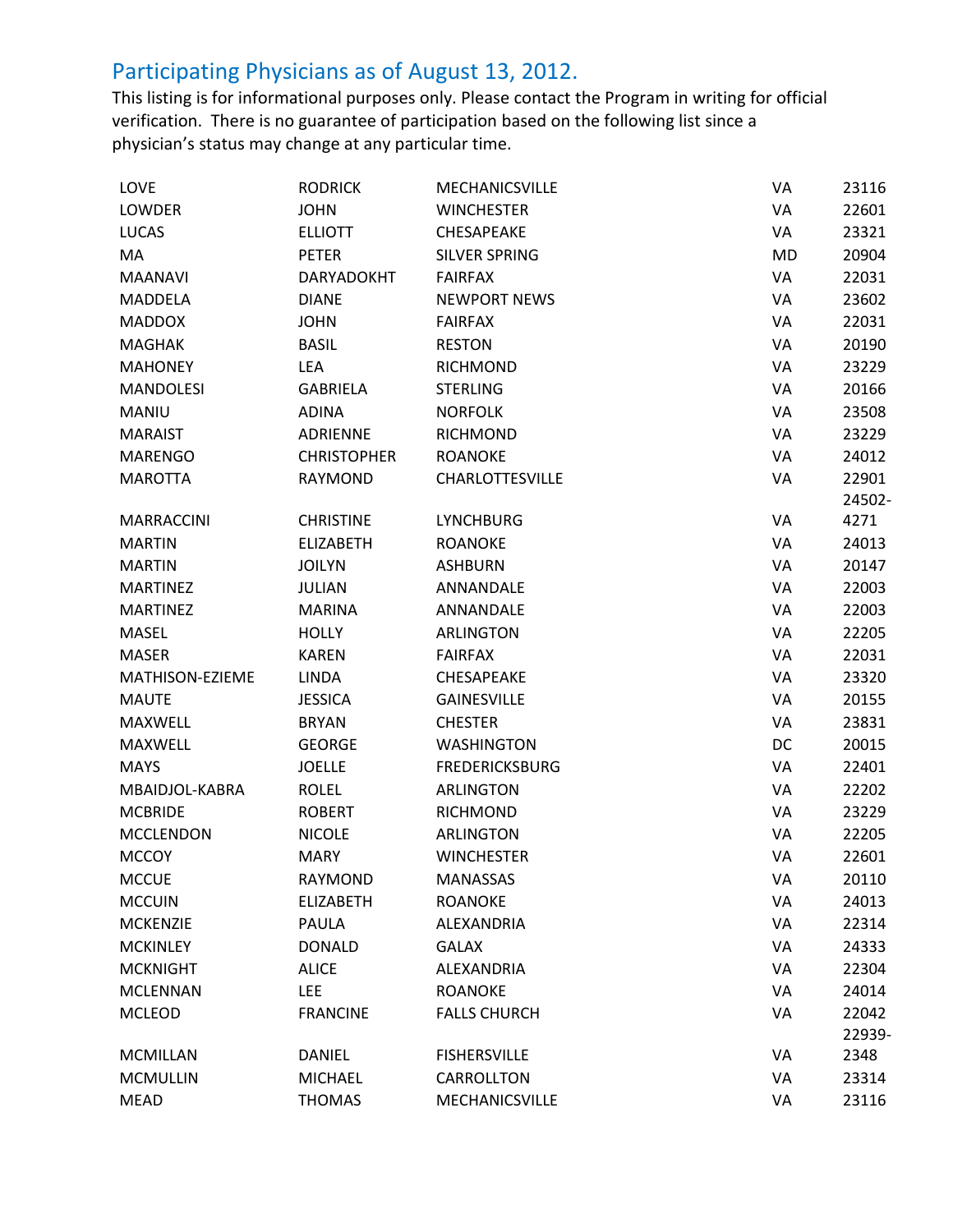| <b>MEHTA</b>       | <b>SHOBHA</b>   | ALEXANDRIA             | VA        | 22308  |
|--------------------|-----------------|------------------------|-----------|--------|
| <b>MELEK</b>       | SEHAM           | CHESAPEAKE             | VA        | 23320  |
|                    |                 |                        |           | 20817- |
| <b>MELNICK</b>     | <b>GARY</b>     | <b>BETHESDA</b>        | MD        | 4101   |
| <b>MENEZES</b>     | <b>BHAVISHA</b> | <b>ASHBURN</b>         | VA        | 20147  |
| MERCADO-STALLARD   | <b>BARBARA</b>  | SPOTSYLVANIA           | VA        | 22553  |
| <b>MEUSSLING</b>   | <b>MARIA</b>    | <b>RICHMOND</b>        | VA        | 23235  |
| <b>MIKLAVCIC</b>   | AMIE            | <b>MECHANICSVILLE</b>  | VA        | 23116  |
| <b>MILLER</b>      | <b>BETHANNE</b> | <b>WOODBRIDGE</b>      | VA        | 22192  |
|                    |                 |                        |           | 23114- |
| <b>MILLER</b>      | <b>CHARLES</b>  | <b>MIDLOTHIAN</b>      | VA        | 3223   |
| <b>MILLER</b>      | <b>JENA</b>     | <b>NORFOLK</b>         | VA        | 23507  |
| <b>MILLER</b>      | <b>LAWRENCE</b> | <b>HENRICO</b>         | VA        | 23229  |
| <b>MILLER</b>      | <b>STEPHEN</b>  | <b>VIRGINIA BEACH</b>  | VA        | 23454  |
| <b>MILLS</b>       | <b>CATHLEEN</b> | <b>LEESBURG</b>        | VA        | 20176  |
| <b>MOFFITT</b>     | <b>FRANCIS</b>  | <b>FREDERICKSBURG</b>  | VA        | 22407  |
| <b>MONTGOMERY</b>  | <b>MATTHEW</b>  | <b>CHARLOTTESVILLE</b> | VA        | 22911  |
| <b>MONTILLA</b>    | <b>LINO</b>     | <b>GAINESVILLE</b>     | VA        | 20155  |
| <b>MOORE</b>       | ANDREW          | <b>MECHANICSVILLE</b>  | VA        | 23116  |
| <b>MOORE</b>       | <b>FREDERIC</b> | <b>RICHMOND</b>        | VA        | 23229  |
| <b>MOORE</b>       | <b>GREGORY</b>  | <b>RICHMOND</b>        | VA        | 23225  |
| <b>MORGAN</b>      | <b>FRANKLIN</b> | <b>NORFOLK</b>         | VA        | 23502  |
| <b>MORRISON</b>    | <b>JEFFREY</b>  | <b>NEWPORT NEWS</b>    | VA        | 23606  |
| <b>MOSS</b>        | <b>KIMBERLY</b> | DAVIDSONVILLE          | <b>MD</b> | 21035  |
| <b>MOTESHARREI</b> | <b>BITA</b>     | <b>MC LEAN</b>         | VA        | 22101  |
| <b>MOXLEY</b>      | <b>MICHAEL</b>  | <b>CHARLOTTESVILLE</b> | VA        | 22908  |
| <b>MRAVA</b>       | <b>DIANE</b>    | <b>MIDLOTHIAN</b>      | VA        | 23114  |
| <b>MUASHER</b>     | <b>LISA</b>     | <b>FAIRFAX</b>         | VA        | 22031  |
| <b>MUFTI</b>       | SHAWANA         | <b>FAIRFAX</b>         | VA        | 22033  |
| <b>MUHLENBECK</b>  | <b>DONNA</b>    | <b>SUFFOLK</b>         | VA        | 23434  |
| <b>MULLINS</b>     | <b>JAMES</b>    | <b>NEWPORT NEWS</b>    | VA        | 23601  |
| <b>MURCHISON</b>   | AMANDA          | ROANOKE                | VA        | 24014  |
| <b>MURRAY</b>      | <b>VIENNE</b>   | <b>RICHMOND</b>        | VA        | 23229  |
| <b>MYERS</b>       | <b>THOMAS</b>   | <b>WARRENTON</b>       | VA        | 20186  |
| <b>NAROJI</b>      | SYAMALA         | <b>MANASSAS</b>        | VA        | 20110  |
| <b>NASHED</b>      | JAMES           | <b>WINCHESTER</b>      | VA        | 22601  |
| <b>NEAL</b>        | <b>KATHLEEN</b> | <b>MANASSAS</b>        | VA        | 20110  |
| <b>NEALE</b>       | <b>JANICE</b>   | <b>RICHMOND</b>        | VA        | 23224  |
| <b>NEIMAN</b>      | <b>WADE</b>     | <b>LYNCHBURG</b>       | VA        | 24502  |
| <b>NELSEN</b>      | <b>LOUIS</b>    | <b>HARRISONBURG</b>    | VA        | 22801  |
| <b>NEUMAN</b>      | <b>KENLEY</b>   | <b>RICHMOND</b>        | VA        | 23235  |
| <b>NEWELL</b>      | <b>ALICE</b>    | <b>DANVILLE</b>        | VA        | 24541  |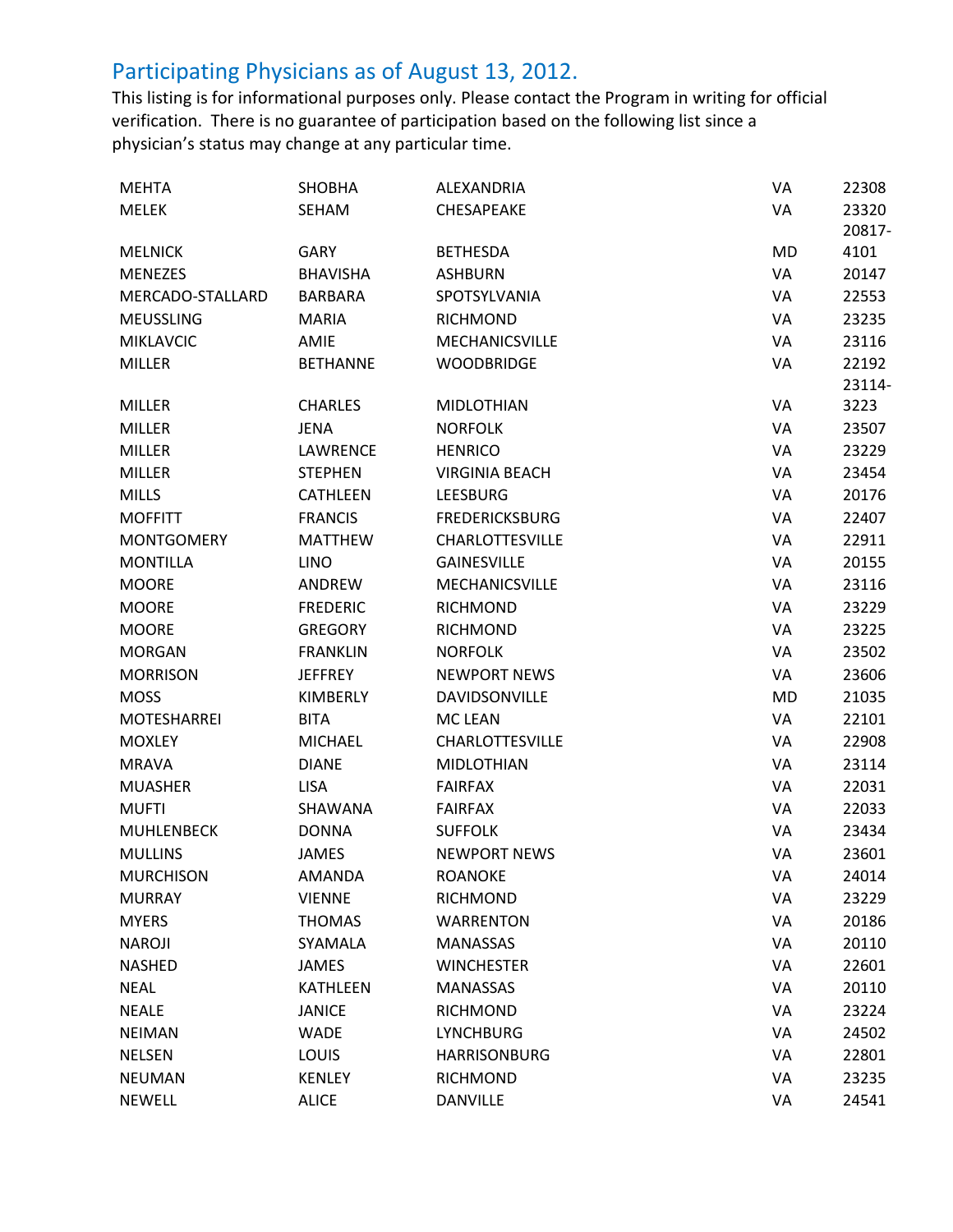| <b>NGUYEN</b>     | <b>KAREN</b>      | <b>WINCHESTER</b>      | VA        | 22601  |
|-------------------|-------------------|------------------------|-----------|--------|
| <b>NGUYEN</b>     | <b>MICHELLE</b>   | <b>ARLINGTON</b>       | VA        | 22205  |
| <b>NIES</b>       | <b>BARBARA</b>    | <b>FAIRFAX</b>         | VA        | 22031  |
| NII-MOI           | <b>EBENEZER</b>   | CHESAPEAKE             | VA        | 23320  |
| <b>NOFFSINGER</b> | <b>DANIEL</b>     | <b>VIRGINIA BEACH</b>  | VA        | 23452  |
| <b>NORTHAM</b>    | <b>DRINA</b>      | <b>HAMPTON</b>         | VA        | 23666  |
| <b>NOWROOZI</b>   | <b>POURAN</b>     | <b>NORFOLK</b>         | VA        | 23507  |
| <b>NWADIKE</b>    | <b>VALINDA</b>    | LEONARDTOWN            | <b>MD</b> | 20650  |
| O'CONNELL         | <b>KATHY</b>      | <b>NEWPORT NEWS</b>    | VA        | 23606  |
| <b>OLDS</b>       | <b>FRANCINE</b>   | <b>VIRGINIA BEACH</b>  | VA        | 23454  |
| <b>OLSEN</b>      | <b>ROBIN</b>      | <b>ROANOKE</b>         | VA        | 24017  |
| OREDEIN           | OLUGBENGA         | CHESAPEAKE             | VA        | 23321  |
| OVERSTREET        | <b>ALPHONZO</b>   | <b>RICHMOND</b>        | VA        | 23226  |
| <b>OWENS</b>      | <b>KELLY</b>      | <b>CHARLOTTESVILLE</b> | VA        | 22911  |
| <b>PAIK</b>       | JI                | <b>ARLINGTON</b>       | VA        | 22205  |
| <b>PAOLONI</b>    | <b>CHISTOPHER</b> | <b>RICHMOND</b>        | VA        | 23235  |
| <b>PARRIS</b>     | <b>KATHLYN</b>    | <b>ROCKVILLE</b>       | <b>MD</b> | 20853  |
| <b>PARSON</b>     | ANGELA            | <b>NORFOLK</b>         | VA        | 23502  |
| <b>PARTRIDGE</b>  | <b>JOHN</b>       | <b>RICHMOND</b>        | VA        | 23235  |
|                   | MOHAMAD-          |                        |           |        |
| <b>PARVA</b>      | <b>MEHDI</b>      | <b>NORFOLK</b>         | VA        | 23502  |
| <b>PATEL</b>      | KARISHMA          | <b>WASHINGTON</b>      | DC        | 20016  |
| <b>PEARCE</b>     | <b>DAVID</b>      | <b>WILLIAMSBURG</b>    | VA        | 23185  |
| PEI               | <b>RICHARD</b>    | ANNANDALE              | VA        | 22003  |
| PENDLEBURY        | LAURA             | <b>RICHMOND</b>        | VA        | 23229  |
| PEREIRA           | <b>MIRIAM</b>     | <b>FAIRFAX</b>         | VA        | 22033  |
| PERWAIZ           | <b>JAVAID</b>     | <b>CHESAPEAKE</b>      | VA        | 23321  |
| <b>PETRES</b>     | <b>ROBERT</b>     | <b>RICHMOND</b>        | VA        | 23225  |
| PHAM              | <b>TINA</b>       | ALEXANDRIA             | VA        | 22310  |
| PHEMISTER         | <b>DAVID</b>      | <b>LYNCHBURG</b>       | VA        | 24502  |
| <b>PICKFORD</b>   | LAURA             | <b>FAIRFAX</b>         | VA        | 22033  |
| <b>PINESS</b>     | <b>JANE</b>       | <b>ARLINGTON</b>       | VA        | 22205  |
| <b>PIRKLE</b>     | <b>GINIENE</b>    | <b>NORFOLK</b>         | VA        | 23502  |
| <b>PORTER</b>     | AMY               | <b>ARLINGTON</b>       | VA        | 22205  |
| <b>PORTER</b>     | <b>DANA</b>       | <b>CHARLOTTESVILLE</b> | VA        | 22902  |
| <b>POWERS</b>     | <b>MONICA</b>     | MECHANICSVILLE         | VA        | 23116  |
|                   |                   |                        |           | 23320- |
| <b>POWERS</b>     | <b>STEVEN</b>     | <b>CHESAPEAKE</b>      | VA        | 5054   |
| PRILLAMAN         | <b>PRESCOTT</b>   | <b>RICHMOND</b>        | VA        | 23229  |
| PRINGLE           | <b>TAMARA</b>     | <b>MIDLOTHIAN</b>      | VA        | 23114  |
| <b>PURITZ</b>     | <b>HOLLY</b>      | <b>NORFOLK</b>         | VA        | 23502  |
| <b>QUTUB</b>      | <b>HANIA</b>      | <b>DUNN LORING</b>     | VA        | 22027  |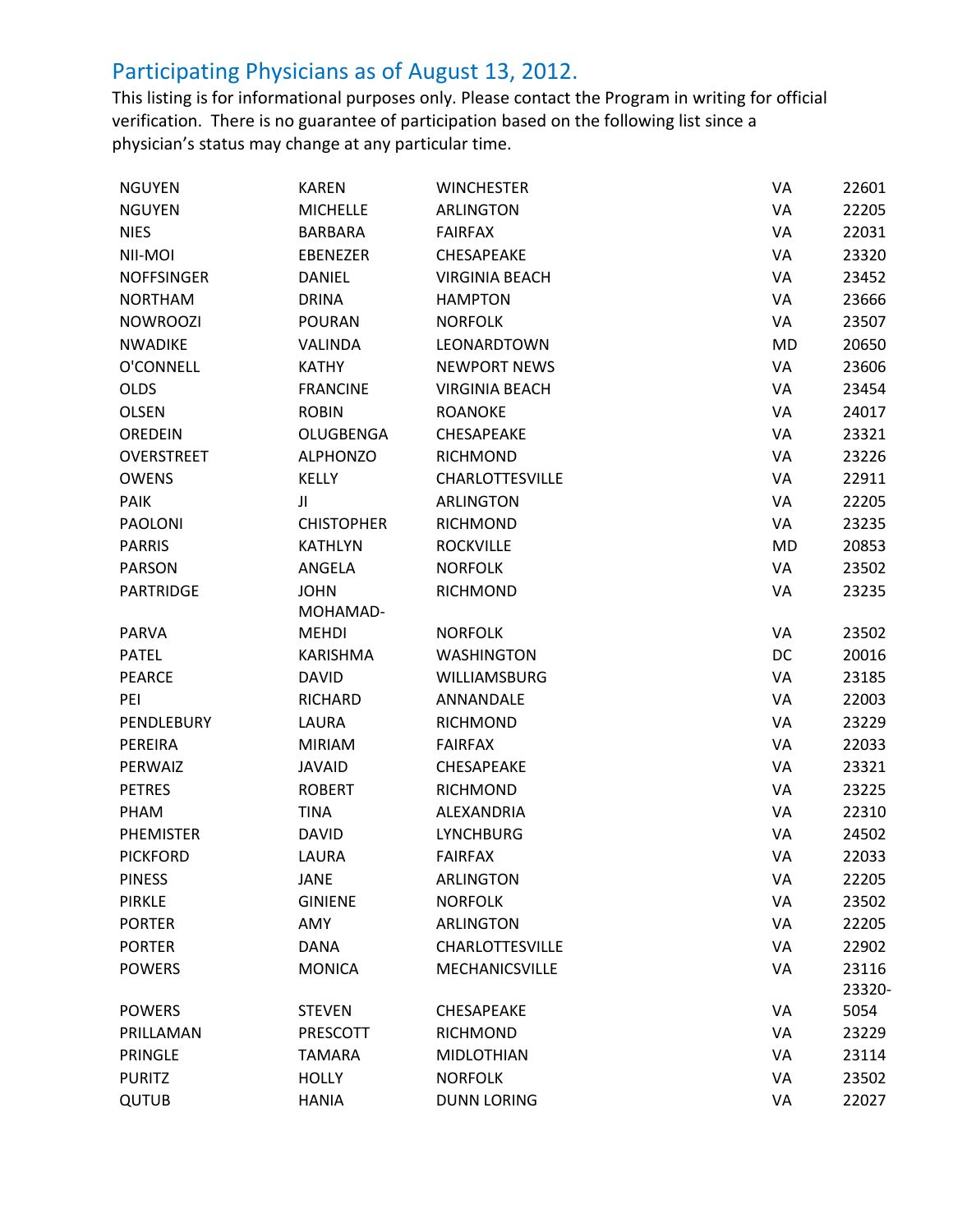| <b>RABHAN</b>     | <b>NATHAN</b>    | RICHMOND                | VA | 23235  |
|-------------------|------------------|-------------------------|----|--------|
| <b>RABKIN</b>     | YEKATERINA       | <b>WINCHESTER</b>       | VA | 22601  |
| <b>RACCUGLIA</b>  | <b>MARIA</b>     | <b>WASHINGTON</b>       | DC | 20003  |
| <b>RAMSEY</b>     | <b>TIFFANY</b>   | <b>RICHMOND</b>         | VA | 23235  |
| <b>RANKINS</b>    | <b>NICOLE</b>    | <b>NORFOLK</b>          | VA | 23507  |
| RATLEFF           | <b>DARWANA</b>   | <b>UPPER MARLBORO</b>   | MD | 20772  |
|                   |                  |                         |    | 23185- |
| RAYL              | <b>DAVID</b>     | <b>WILLIAMSBURG</b>     | VA | 5540   |
| <b>REASON</b>     | <b>JENNIFER</b>  | <b>NASSAWADOX</b>       | VA | 23413  |
|                   |                  |                         |    | 23320- |
| <b>RECTOR</b>     | <b>GEORGE</b>    | <b>CHESAPEAKE</b>       | VA | 5054   |
| <b>REDDY</b>      | <b>PANNALA</b>   | <b>PETERSBURG</b>       | VA | 23803  |
| <b>REESE</b>      | <b>HEATHER</b>   | <b>WINCHESTER</b>       | VA | 22601  |
| <b>REUTINGER</b>  | <b>DAVID</b>     | <b>RICHMOND</b>         | VA | 23235  |
| <b>RICHARDSON</b> | <b>CLAUDIA</b>   | <b>FRANKLIN</b>         | VA | 23851  |
|                   |                  |                         |    | 22182- |
| <b>RIMOLA</b>     | <b>SERGIO</b>    | <b>VIENNA</b>           | VA | 3808   |
| <b>RINDOS</b>     | <b>MICHELLE</b>  | CHARLOTTESVILLE         | VA | 22908  |
| RINEHARDT         | <b>RICHARD</b>   | <b>RICHMOND</b>         | VA | 23229  |
| <b>ROBERSON</b>   | <b>EMILY</b>     | <b>WILLIAMSBURG</b>     | VA | 23185  |
| <b>ROBERTS</b>    | <b>DAVID</b>     | <b>BLACKSBURG</b>       | VA | 24060  |
| <b>ROBERTS</b>    | <b>ELIZABETH</b> | <b>HENRICO</b>          | VA | 23229  |
| <b>ROBERTS</b>    | <b>KEITH</b>     | <b>COLONIAL HEIGHTS</b> | VA | 23834  |
| <b>ROBERTSON</b>  | <b>MICHAEL</b>   | <b>LYNCHBURG</b>        | VA | 24502  |
| ROBINOWITZ-ELINS  | <b>HILLARY</b>   | ALEXANDRIA              | VA | 22304  |
| <b>RODGERS</b>    | <b>NATALIE</b>   | <b>VIRGINIA BEACH</b>   | VA | 23454  |
| <b>ROSEN</b>      | LEONARD          | <b>GAINESVILLE</b>      | VA | 20155  |
| <b>ROSENTHAL</b>  | <b>TAMMY</b>     | <b>RESTON</b>           | VA | 20190  |
| <b>ROSSI</b>      | <b>GUSTAVO</b>   | <b>ARLINGTON</b>        | VA | 22205  |
| <b>ROYAL</b>      | <b>ERICA</b>     | <b>RICHMOND</b>         | VA | 23235  |
| <b>ROYAL</b>      | <b>HARRY</b>     | <b>RICHMOND</b>         | VA | 23261  |
| <b>RUELAZ</b>     | <b>EVELYN</b>    | <b>FAIRFAX STATION</b>  | VA | 22039  |
| <b>RUETZEL</b>    | <b>CRAIG</b>     | <b>VIRGINIA BEACH</b>   | VA | 23454  |
| <b>RUTLAND</b>    | COSTANZA         | <b>ASHBURN</b>          | VA | 20147  |
| SADEK             | <b>MONA</b>      | <b>ROANOKE</b>          | VA | 24018  |
| SADR              | <b>NEGAR</b>     | <b>NORFOLK</b>          | VA | 23502  |
| SAHNI             | MANJUSHA         | <b>ROANOKE</b>          | VA | 24018  |
| SAKHEL            | <b>KHALED</b>    | <b>NORFOLK</b>          | VA | 23507  |
| SALGADO           | SONIA            | ALEXANDRIA              | VA | 22304  |
| SALLER            | <b>DEVEREUX</b>  | CHARLOTTESVILLE         | VA | 22908  |
| SAMPLE            | MALENA           | <b>NORFOLK</b>          | VA | 23502  |
| SANTIAGO          | <b>JENNIFER</b>  | ALEXANDRIA              | VA | 22310  |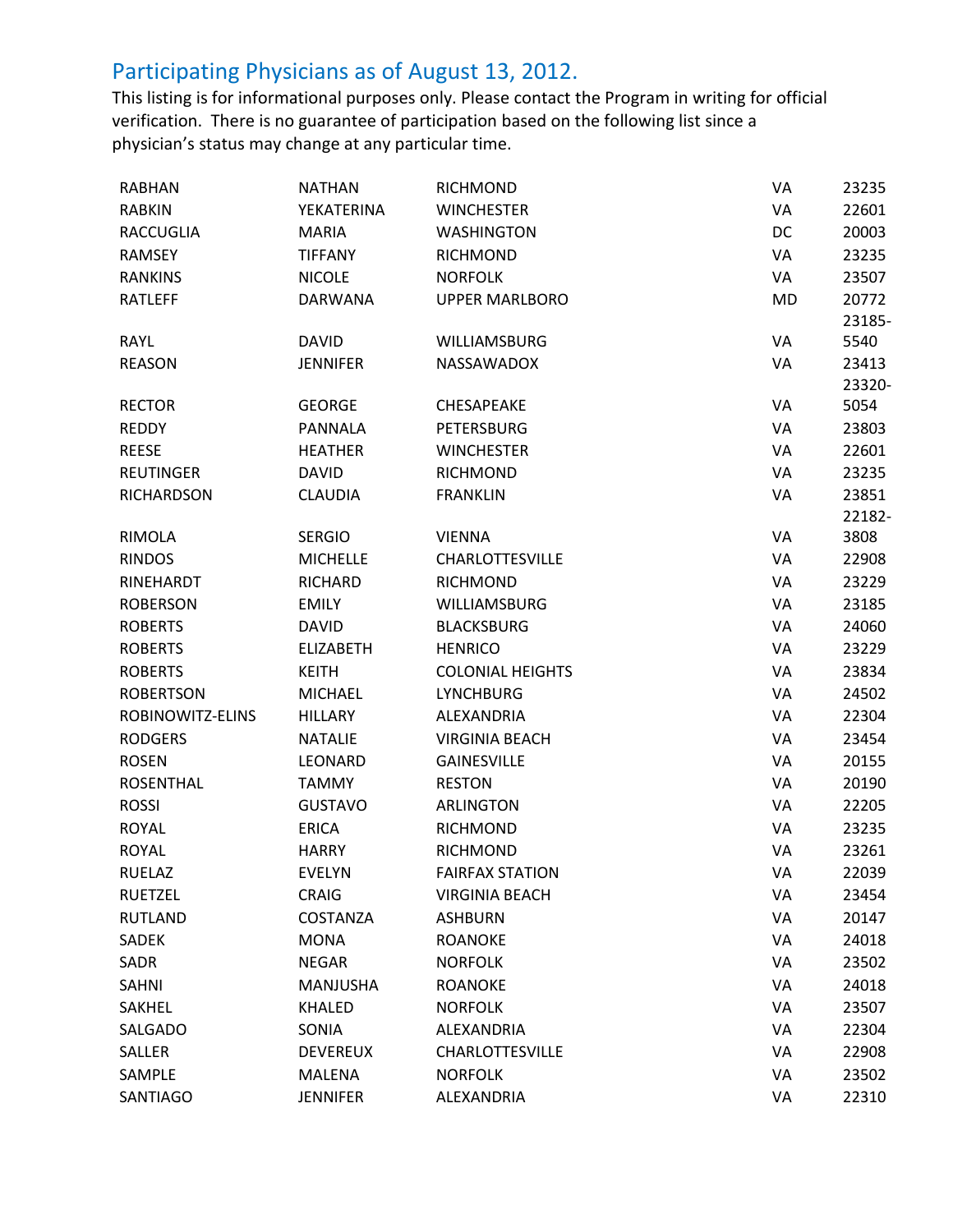| SANTOSH           | <b>PADMINI</b>   | RICHMOND                | VA        | 23235  |
|-------------------|------------------|-------------------------|-----------|--------|
| <b>SCHEIDT</b>    | <b>STEPHANIE</b> | <b>HARRISONBURG</b>     | VA        | 22801  |
| <b>SCHINDLER</b>  | <b>LYNNETT</b>   | <b>LYNCHBURG</b>        | VA        | 24502  |
| <b>SCHOEFFLER</b> | <b>EDMUND</b>    | RICHMOND                | VA        | 23229  |
| <b>SCHRAA</b>     | <b>KRISTIN</b>   | MECHANICSVILLE          | VA        | 23116  |
| <b>SCHUELLEIN</b> | PAUL             | <b>ROCKY MOUNT</b>      | VA        | 24151  |
| SCHULMAN          | <b>JEFFREY</b>   | <b>FAIRFAX</b>          | VA        | 22030  |
| <b>SCOTT</b>      | <b>THOMAS</b>    | <b>FALLS CHURCH</b>     | VA        | 22046  |
| <b>SEDWICK</b>    | RICHARD          | <b>HARRISONBURG</b>     | VA        | 22801  |
| SELMAN            | <b>BRUCE</b>     | RICHMOND                | VA        | 23226  |
| SHABAN            | <b>DANNY</b>     | MECHANICSVILLE          | VA        | 23116  |
| <b>SHAH</b>       | <b>REEPA</b>     | <b>ARLINGTON</b>        | VA        | 22205  |
| SHARMA            | SHEETAL          | <b>WINCHESTER</b>       | VA        | 22601  |
| SHEBARO           | <b>ISSAM</b>     | <b>HERNDON</b>          | VA        | 20190  |
| <b>SHEFFIELD</b>  | <b>SHARON</b>    | <b>FRANKLIN</b>         | VA        | 23851  |
| <b>SHIN</b>       | <b>HYUNKI</b>    | <b>FAIRFAX</b>          | VA        | 22031  |
| <b>SHIN</b>       | <b>JIYEON</b>    | <b>FAIRFAX</b>          | VA        | 22033  |
| SHUMAN            | <b>MARY</b>      | <b>FREDERICKSBURG</b>   | VA        | 22408  |
| SIDHU             | <b>PREETIKA</b>  | LANSDOWNE               | VA        | 20176  |
| SIEGEL            | <b>MARC</b>      | ALEXANDRIA              | VA        | 22304  |
| <b>SILAS</b>      | <b>GLEN</b>      | <b>FAIRFAX</b>          | VA        | 22031  |
| <b>SILVA</b>      | <b>MECHELE</b>   | <b>UPPER MARLBORO</b>   | <b>MD</b> | 20774  |
| <b>SIMPSON</b>    | <b>BARBARA</b>   | <b>SUFFOLK</b>          | VA        | 23434  |
| SINGELMANN        | <b>ERICA</b>     | <b>DAMASCUS</b>         | MD        | 20872  |
| <b>SINGER</b>     | <b>JERALD</b>    | <b>FAIRFAX</b>          | VA        | 22033  |
| <b>SINGH</b>      | SADHNA           | <b>FAIRFAX</b>          | VA        | 22033  |
| SLACKMAN          | <b>ROBERT</b>    | <b>ROANOKE</b>          | VA        | 24013  |
| <b>SLUSHER</b>    | M.               | <b>HARRISONBURG</b>     | VA        | 22801  |
| <b>SMITH</b>      | ABBY             | <b>ROANOKE</b>          | VA        | 24018  |
| <b>SMITH</b>      | <b>CHARI</b>     | <b>MANASSAS</b>         | VA        | 20110  |
| <b>SMITH</b>      | <b>CHARLES</b>   | <b>COLONIAL HEIGHTS</b> | VA        | 23834  |
| <b>SMITH</b>      | KATHRYN          | SPRINGFIELD             | VA        | 22150  |
|                   |                  |                         |           | 20007- |
| <b>SMITH</b>      | KIEU             | <b>WASHINGTON</b>       | DC        | 2113   |
| <b>SMITH</b>      | <b>LENORA</b>    | <b>ARLINGTON</b>        | VA        | 22209  |
| <b>SMITH</b>      | <b>ROBERT</b>    | RICHMOND                | VA        | 23225  |
| <b>SMITH</b>      | <b>STEVEN</b>    | <b>BERRYVILLE</b>       | VA        | 22611  |
| <b>SMITH</b>      | <b>THERESA</b>   | <b>NORFOLK</b>          | VA        | 23502  |
| SOLOMON           | <b>KATHLEEN</b>  | <b>MCLEAN</b>           | VA        | 22101  |
| SOLOS-KOUNTOURIS  | <b>ELENI</b>     | <b>CENTREVILLE</b>      | VA        | 20121  |
| <b>SOPATA</b>     | <b>CARRIE</b>    | <b>CHARLOTTESVILLE</b>  | VA        | 22908  |
| SOTO              | <b>THERESA</b>   | <b>FAIRFAX</b>          | VA        | 22031  |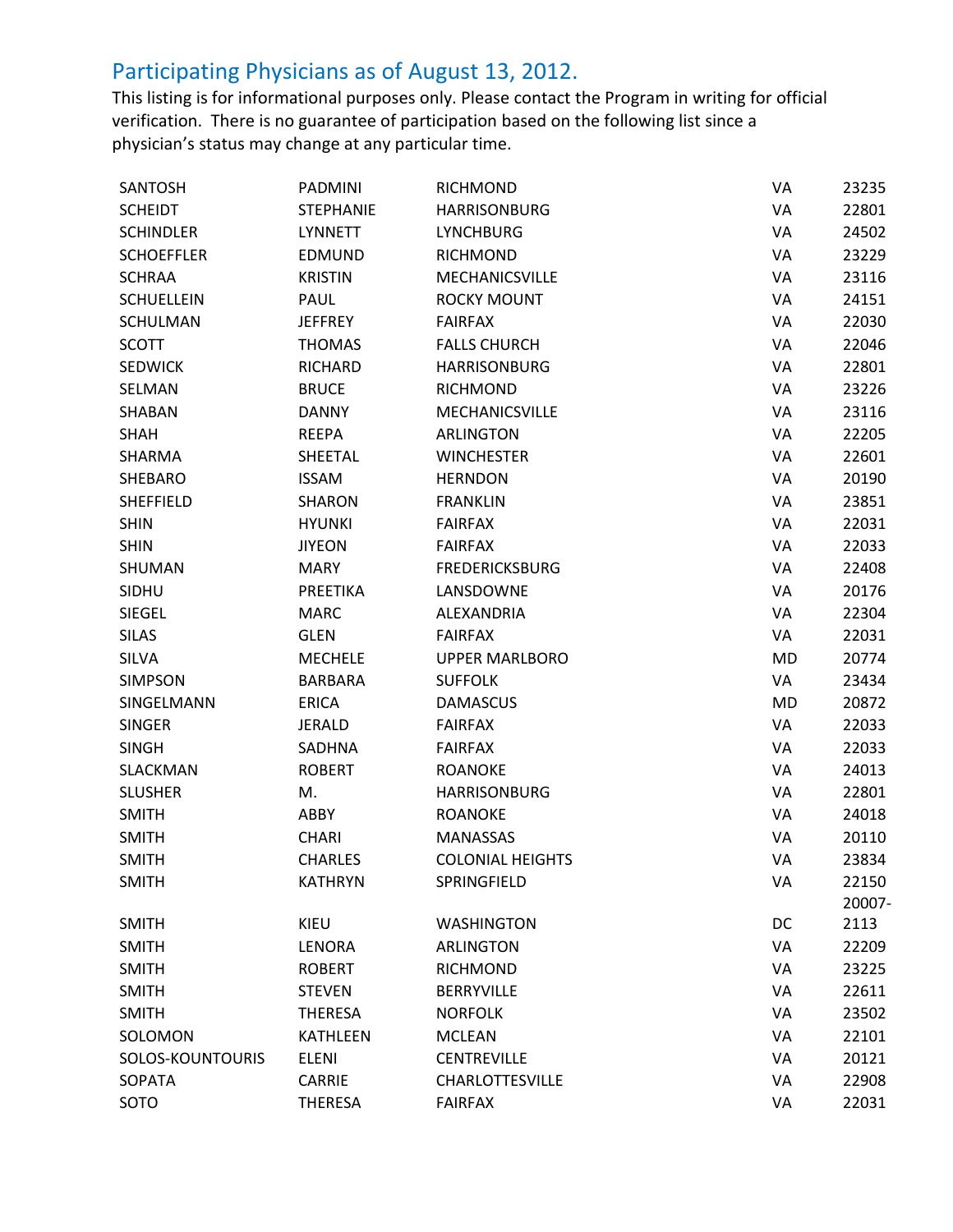| SOVA                  | <b>ELIVABETH</b>   | <b>NORFOLK</b>         | VA | 23505  |
|-----------------------|--------------------|------------------------|----|--------|
| <b>SPEYER</b>         | <b>DENITA</b>      | <b>STERLING</b>        | VA | 20166  |
| <b>STAS</b>           | <b>MICHELLE</b>    | ALEXANDRIA             | VA | 22310  |
| <b>STEPHENSON</b>     | <b>JACQUELYN</b>   | <b>NEWPORT NEWS</b>    | VA | 23601  |
| <b>STERLACCI</b>      | SUSAN              | <b>RICHMOND</b>        | VA | 23225  |
| <b>STIFF</b>          | LEROY              | <b>FRANKLIN</b>        | VA | 23851  |
| <b>STOCKMASTER</b>    | KIMBERLY           | <b>NORFOLK</b>         | VA | 23502  |
| <b>STOCKSTILL</b>     | <b>KURT</b>        | <b>ROANOKE</b>         | VA | 24013  |
| <b>STOKES</b>         | <b>RICHARD</b>     | <b>RESTON</b>          | VA | 20190  |
| <b>STOLLE</b>         | <b>CHRISTOPHER</b> | <b>VIRGINIA BEACH</b>  | VA | 23455  |
| <b>STONE</b>          | <b>EMILY</b>       | <b>RICHMOND</b>        | VA | 23236  |
| <b>STOUT</b>          | <b>KATHRYN</b>     | <b>KILMARNOCK</b>      | VA | 22482  |
| <b>STOVALL</b>        | <b>DALE</b>        | <b>CHARLOTTESVILLE</b> | VA | 22908  |
| <b>STUBIN</b>         | <b>CHARLES</b>     | <b>SILVER SPRING</b>   | MD | 20904  |
|                       |                    |                        |    | 24014- |
| <b>SWISHER</b>        | <b>ERIC</b>        | <b>ROANOKE</b>         | VA | 1506   |
| <b>TABBARAH</b>       | RAMI               | <b>WASHINGTON</b>      | DC | 20037  |
| <b>TABIBI</b>         | SHAHRZAD           | ALEXANDRIA             | VA | 22304  |
| <b>TALREJA-PELAEZ</b> | <b>REENA</b>       | <b>VIRGINIA BEACH</b>  | VA | 23454  |
| <b>TAN</b>            | TERESA             | <b>NEWPORT NEWS</b>    | VA | 23606  |
| <b>TATE</b>           | <b>ALEXANDRA</b>   | <b>RICHMOND</b>        | VA | 23226  |
| <b>TATE</b>           | <b>NICOLE</b>      | <b>FREDERICKSBURG</b>  | VA | 22401  |
| <b>TCHABO</b>         | <b>JEAN-GILLES</b> | <b>ARLINGTON</b>       | VA | 22205  |
| <b>THERMOLICE</b>     | <b>JEAN</b>        | <b>FALS CHURCH</b>     | VA | 22042  |
| <b>THIAGARAJAH</b>    | <b>SIVA</b>        | <b>CHARLOTTESVILLE</b> | VA | 22902  |
| <b>THIARA</b>         | <b>JASSER</b>      | <b>GAINESVILLE</b>     | VA | 20155  |
| <b>THIBODEAU</b>      | REBECCA            | <b>CHESAPEAKE</b>      | VA | 23321  |
| <b>THOM</b>           | <b>DOUGLAS</b>     | <b>NEWPORT NEWS</b>    | VA | 23602  |
| <b>THOMAS</b>         | SABRINA            | <b>MANASSAS</b>        | VA | 20110  |
| <b>THOMAS</b>         | <b>SELENA</b>      | <b>GAITHERSBURG</b>    | MD | 20879  |
| <b>THOMPSON</b>       | <b>ROBERT</b>      | <b>FISHERSVILLE</b>    | VA | 22939  |
| THURMAN               | <b>ANDREA</b>      | <b>NORFOLK</b>         | VA | 23507  |
|                       |                    |                        |    | 20012- |
| <b>THURSTON</b>       | <b>CANDACE</b>     | <b>WASHINGTON</b>      | DC | 1041   |
| <b>TOMLIN</b>         | <b>HENRY</b>       | <b>PETERSBURG</b>      | VA | 23803  |
| <b>TORRES</b>         | <b>EDUARDO</b>     | <b>LORTON</b>          | VA | 22079  |
| <b>TORRES</b>         | <b>JOSE</b>        | <b>MARTINSVILLE</b>    | VA | 24112  |
| <b>TOZER</b>          | <b>BETH</b>        | <b>RICHMOND</b>        | VA | 23226  |
| <b>TRAN</b>           | <b>CHRISTINE</b>   | ALEXANDRIA             | VA | 22310  |
| <b>TRETIAK</b>        | <b>MARK</b>        | <b>FALLS CHURCH</b>    | VA | 22046  |
| TRIEU                 | <b>DUC</b>         | <b>SOUTH BOSTON</b>    | VA | 24592  |
| <b>TROISE</b>         | <b>JOSEPH</b>      | <b>ROANOKE</b>         | VA | 24011  |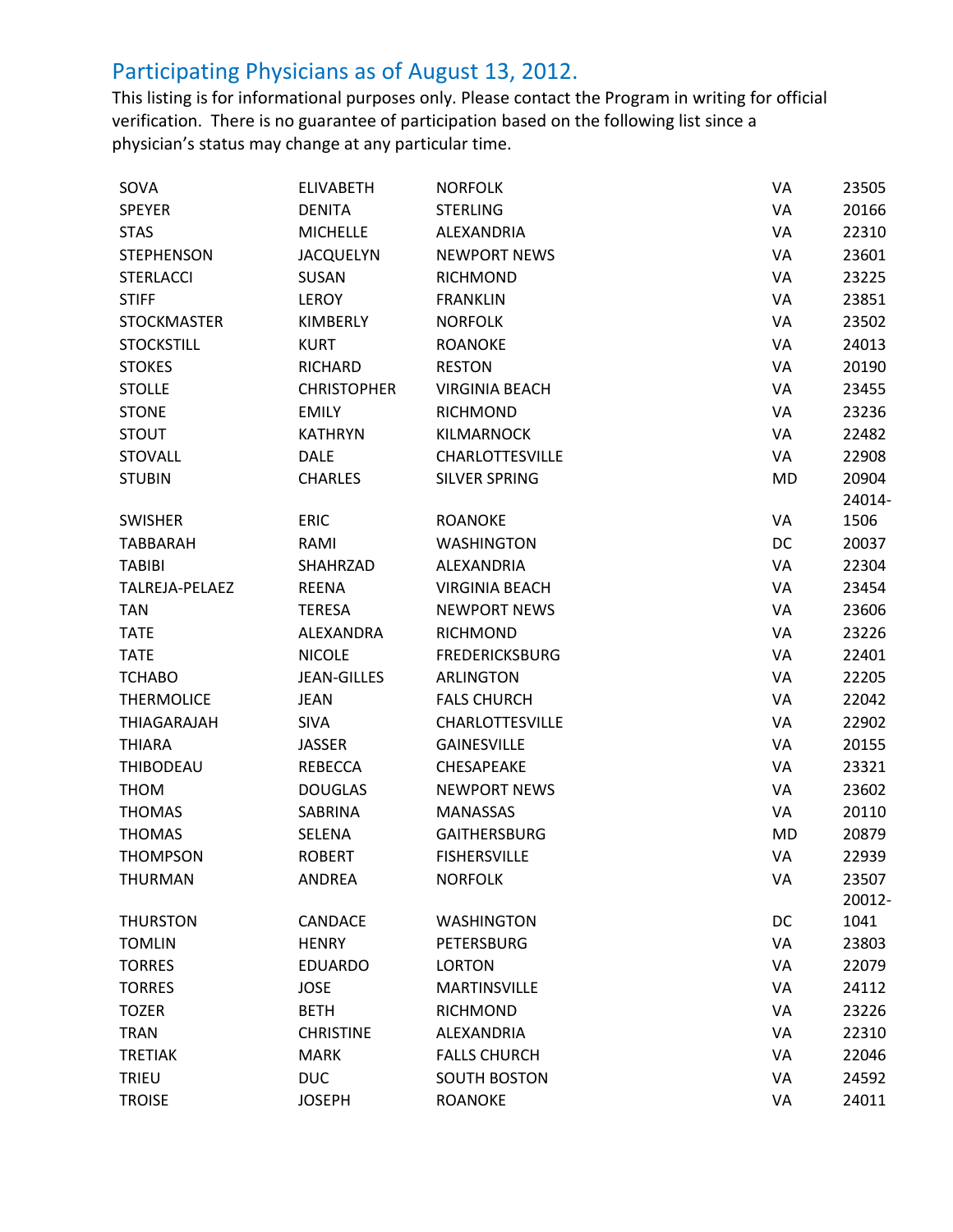| <b>TROYER</b>        | <b>LISA</b>       | <b>RICHMOND</b>         | VA        | 23226  |
|----------------------|-------------------|-------------------------|-----------|--------|
| <b>TUCKEY-LARUS</b>  | <b>CORINNE</b>    | <b>RICHMOND</b>         | VA        | 23235  |
| <b>TURNER</b>        | <b>BARBARA</b>    | <b>WASHINGTON</b>       | DC        | 20012  |
| <b>TYSON</b>         | <b>KATHERINE</b>  | <b>RICHMOND</b>         | VA        | 23226  |
| <b>VAN TUYLE</b>     | <b>JESSICA</b>    | <b>RICHMOND</b>         | VA        | 23235  |
| VANDERBURGH          | <b>ELIZABETH</b>  | <b>LYNCHBURG</b>        | VA        | 24502  |
| <b>VARMA</b>         | <b>SUPRIYA</b>    | <b>RESTON</b>           | VA        | 20190  |
| <b>VARSHNEY</b>      | <b>SHALINI</b>    | <b>RESTON</b>           | VA        | 20190  |
| VAUGHAN              | AMANDA            | <b>RICHMOND</b>         | VA        | 23235  |
| <b>VAVRICKA</b>      | <b>BEVERLEY</b>   | <b>VIRGINIA BEACH</b>   | VA        | 23454  |
| <b>VIGNESHWAR</b>    | <b>SUCHARITHA</b> | <b>RICHMOND</b>         | VA        | 23229  |
| <b>VIRK</b>          | <b>KARANVIR</b>   | <b>WILLIAMSBURG</b>     | VA        | 23185  |
| <b>VISGER</b>        | <b>JENNIFER</b>   | <b>HARRISONBURG</b>     | VA        | 22801  |
| VU                   | KHOI              | <b>FAIRFAX</b>          | VA        | 22033  |
| WADDELL-JIGGETTS     | <b>BEVERLY</b>    | <b>WOODBRIDGE</b>       | VA        | 22192  |
| <b>WADE</b>          | <b>KAREN</b>      | <b>WINCHESTER</b>       | VA        | 22601  |
| <b>WALKER</b>        | SHENEIKA          | ALEXANDRIA              | VA        | 22310  |
| WALL                 | <b>JOHN</b>       | <b>MANASSAS</b>         | VA        | 20110  |
| <b>WALSH</b>         | <b>MARGARET</b>   | <b>COLONIAL HEIGHTS</b> | VA        | 23834  |
|                      |                   |                         |           | 24153- |
| <b>WALSH</b>         | <b>WILLIAM</b>    | SALEM                   | VA        | 7474   |
| <b>WALTERS</b>       | <b>COLIN</b>      | <b>WASHINGTON</b>       | DC        | 20008  |
| <b>WAMHOFF</b>       | <b>CHRISTINE</b>  | <b>CHARLOTTESVILLE</b>  | VA        | 22911  |
| <b>WARD</b>          | <b>JENNIFER</b>   | <b>VIRGINIA BEACH</b>   | VA        | 23454  |
| <b>WARD</b>          | PHILLIP           | <b>SOUTH BOSTON</b>     | VA        | 24592  |
| <b>WARNER</b>        | <b>TERESA</b>     | <b>LYNCHBURG</b>        | VA        | 24502  |
| <b>WARSOF</b>        | <b>STEVEN</b>     | <b>VIRGINIA BEACH</b>   | VA        | 23454  |
| <b>WATERBURY</b>     | <b>REX</b>        | <b>NORFOLK</b>          | VA        | 23502  |
| <b>WATSON</b>        | <b>TANYA</b>      | <b>SURF CITY</b>        | <b>NC</b> | 28445  |
| <b>WEATHERFORD</b>   | SHANNON           | <b>RICHMOND</b>         | VA        | 23229  |
| <b>WEISS</b>         | <b>PATRICE</b>    | <b>ROANOKE</b>          | VA        | 24018  |
| <b>WELCH-CHARLES</b> | <b>SHENIKA</b>    | <b>FREDERICKSBURG</b>   | VA        | 22408  |
| WELTMAN              | <b>ALLYSE</b>     | <b>WOODBRIDGE</b>       | VA        | 22191  |
| <b>WENTWORTH</b>     | <b>JEFFREY</b>    | <b>NORFOLK</b>          | VA        | 23502  |
| <b>WERNER</b>        | <b>MATTHEW</b>    | <b>ANNAPOLIS</b>        | <b>MD</b> | 21401  |
| WERTHEIM             | <b>RAY</b>        | <b>FAIRFAX</b>          | VA        | 22033  |
| WESTFALL             | <b>ROGER</b>      | <b>FRONT ROYAL</b>      | VA        | 22630  |
| <b>WESTON</b>        | <b>JAMES</b>      | <b>CHRISTIANSBURG</b>   | VA        | 24073  |
| <b>WHEELOCK</b>      | <b>TRACY</b>      | <b>LYNCHBURG</b>        | VA        | 24502  |
| <b>WHISENANT</b>     | <b>SHERRY</b>     | <b>FRONT ROYAL</b>      | VA        | 22630  |
| <b>WHITTED</b>       | <b>MATTHEW</b>    | CHESAPEAKE              | VA        | 23320  |
| <b>WHYTE</b>         | <b>TORISEJU</b>   | <b>WASHINGTON</b>       | DC        | 20011  |